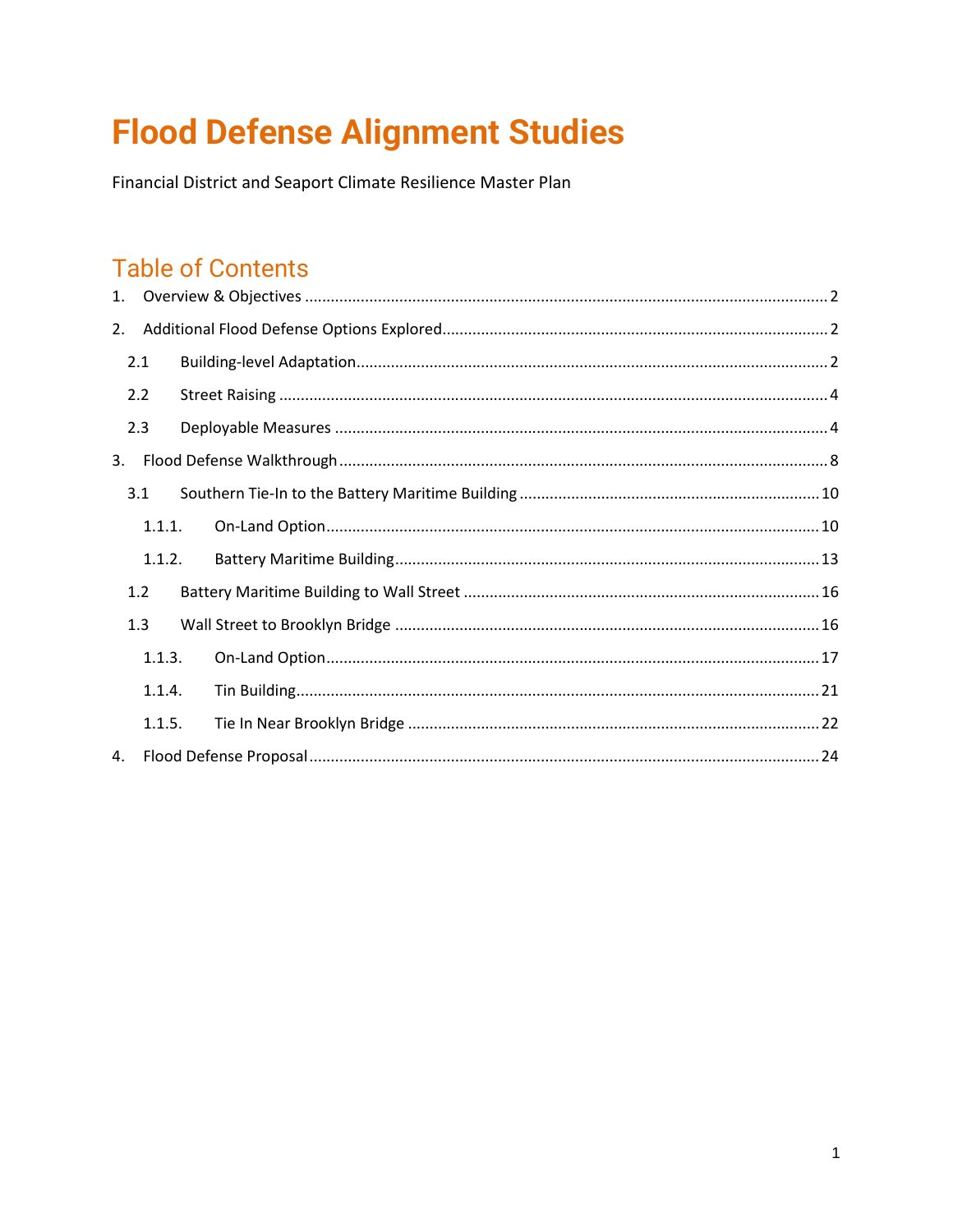## <span id="page-1-0"></span>1. Overview & Objectives

To protect the Financial District and Seaport neighborhoods from the impacts of climate change, the City is prioritizing flood defense infrastructure that responds to both future tidal flooding and coastal storms. The unique conditions of this area create a complex environment for constructing this infrastructure. Larger waves than nearby areas due to its location in New York Harbor compounded with low-lying topography and unique aboveand below-ground conditions require the City to take a bold approach to adapt this area to climate change. This appendix is intended to supplement the *Financial District and Seaport Climate Resilience Master Plan* Chapter 5, Section 1: A Resilient 21<sup>st</sup> Century Waterfront – Flood Defense and details the key technical findings from the evaluation of the broadest range of potential flood defense alignments that were considered as part of the Financial District & Seaport Climate Resilience Plan.

This appendix begins with an overview of the additional flood defense options that were explored but deemed not feasible as part of the Financial District and Seaport Climate Resilience Master Plan. Then, this appendix documents the range of flood defense alignments that were evaluated before arriving at the recommended flood defense proposal.

## <span id="page-1-1"></span>2. Additional Flood Defense Options Explored

At the onset of the Master Plan, the project team evaluated the broadest range of potential flood defense options to determine whether it was feasible to site the flood defense entirely on land. The flood defense system has two levels to protect against the different climate hazards — frequent tidal flooding and coastal storms -- and it was critical that the flood defense options selected could protect the Financial District and Seaport neighborhoods from both climate hazards.

Evaluating the broadest range of potential flood defense options was a critical first step in the planning process, as the potential historic and environmental impacts make the Master Plan subject to several local, state, and federal reviews and approvals. Wherever it is feasible to construct flood defense on-land, the current regulatory framework will not permit in-water work. "Feasible" is not only defined as technically implementable from an engineering standpoint but considers other important factors such as cost, property ownership and jurisdiction, traffic implications, and the ability to construct and/or retrofit when considered in the context of the existing urban fabric. Other key considerations, such as physical and visual access to the waterfront and displacement of open space, are also critical in determining where to site flood defense and are being explored in greater detail in *Open Space & Program Appendix* and *Access & Circulation Appendix*.

This section presents some of the additional options that were explored before arriving at the selected flood defense toolkit, including building-level adaptation, street raising, and deployable measures.

## <span id="page-1-2"></span>**2.1 Building-level Adaptation**

Building-level approaches to flood defense are challenging in terms of their feasibility and hard to apply at a study area level. Future frequent tidal flooding also makes a building-level approach not suitable in the study area. Finally, building-level adaptation leaves critical systems such as utilities unprotected, requiring additional hardening measures.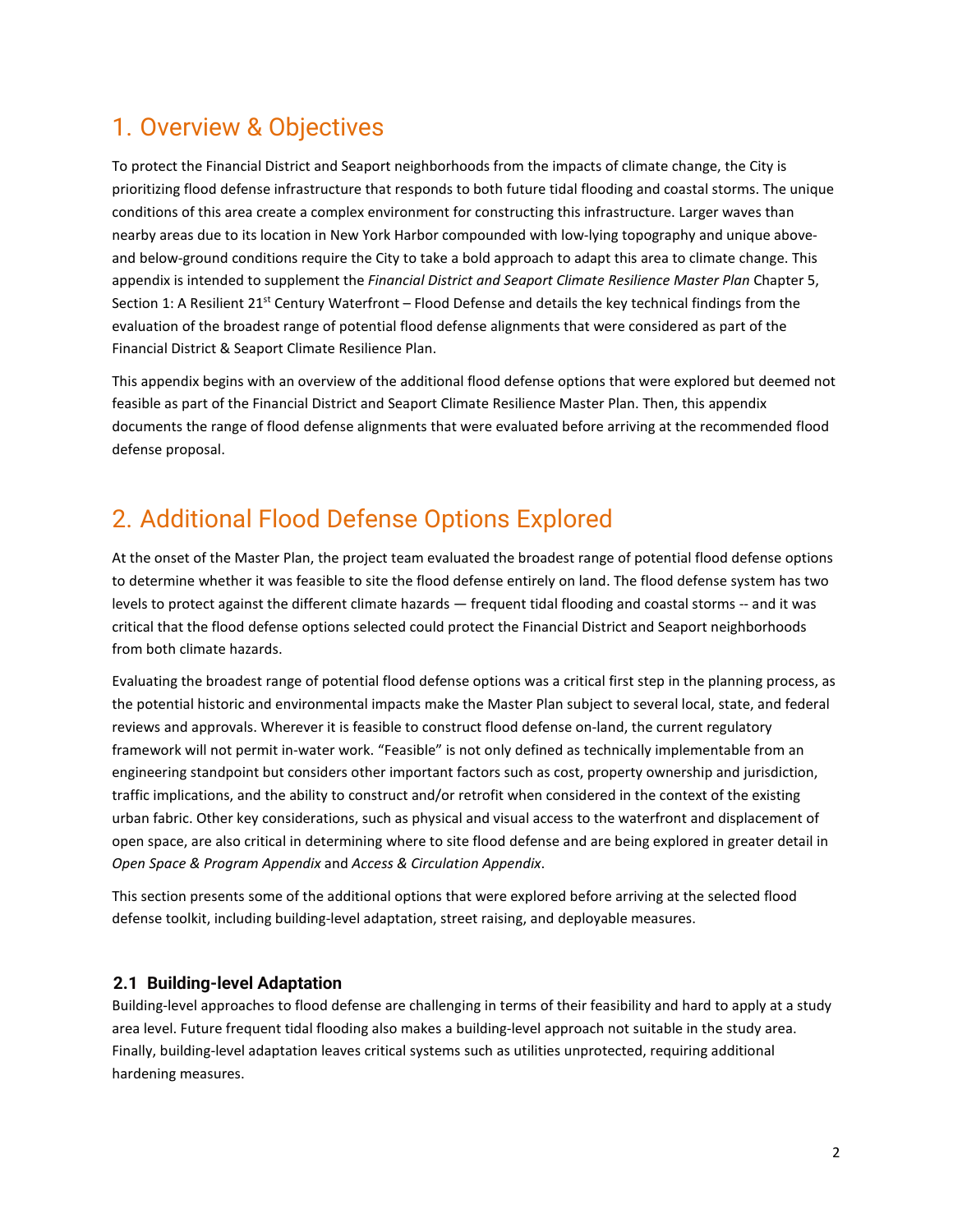From a technical feasibility standpoint, building level adaptation in the study area is primarily constrained by the height of the design flood elevation and the lack of necessary foundation space. The red areas shown i[n Figure 1](#page-2-0) illustrate the difficulty of integrating flood defense of the necessary height with the existing buildings. Key considerations when considering building-level adaptation for the study area include:

- **Foundation Requirements:** In addition to the portion visible above ground, any flood defense structure, including building-level adaptation, would have significant foundation requirements which will be challenging to site between building foundations, subway infrastructure, and other subsurface infrastructure.
- **Use of Deployable Measures to Maintain Access:** Building-level flood defense would require significant use of deployable measures to maintain connections between the street, sidewalk, and buildings. Ground raising would be necessary in conjunction with deployable measures to meet the project goal of preventing frequent tidal inundation. I[n Figure 1,](#page-2-0) numerous openings and entrances give a glimpse into the sheer number of deployable measures that would be needed.
- **Wave Loads & Building Impacts:** The structures closest to the waterfront are not designed to handle the load cases created by storm surges and wave action. With building-level adaptation, the outer walls would be required to bear the brunt of these loads, which could compromise the structural integrity of the building. Other options such as having "sacrificial" first floors would be very challenging to retroactively implement; building-level adaptations of this nature are generally more applicable for new construction or for a single building rather than an entire study area.
- **Accessibility, O&M, ownership, liability, and governance:** If a building becomes part of the line of defense, the building's owner would be required to maintain the building in accordance with best flood management practice guidelines established by the Federal government. This could limit future modifications to the building. Building access points are potential weak points in the system and could create flood pathways which could impact other buildings in the area. Additionally, building-level adaptation on private property would create a dependence on private property owners to provide critical flood defense and emergency response to the neighborhood.

<span id="page-2-0"></span>

*Figure 1: Height of building-level interventions (Background source: Google Street View)*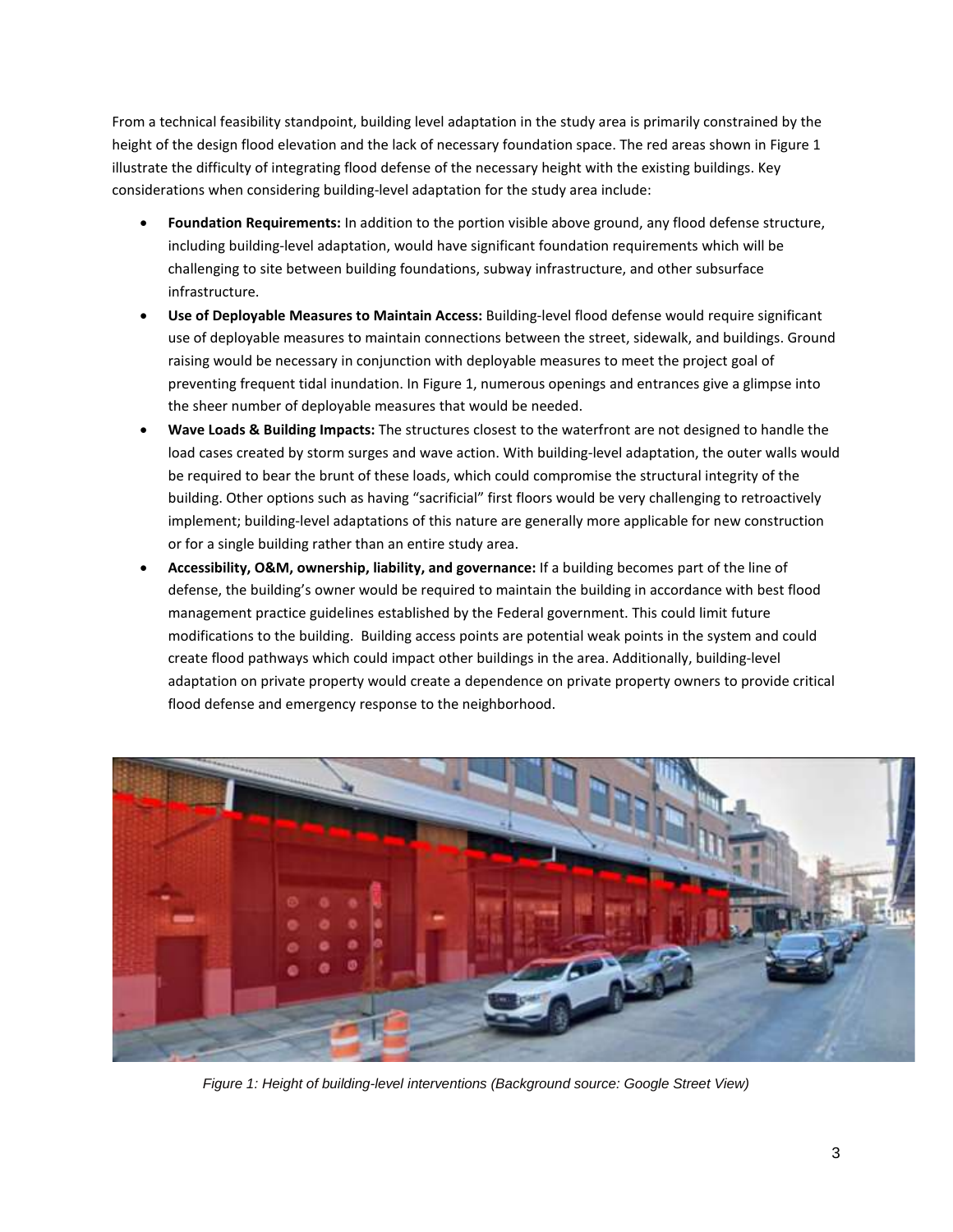## <span id="page-3-0"></span>**2.2 Street Raising**

While street raising has several precedents, most street raising projects are aimed at improving drainage or adapting to sea level rise alone, not providing flood defense. Several factors make street raising a non-viable option for the study area:

- **Height of intervention**: The height of interventions would make the implementation of raised streets as flood defense particularly challenging: street or sidewalk raising is only recommended when the existing grade is within four (4) feet of the DFE (i.e., closer to tiebacks).
- **Disruption to street grid**: Raising streets to protect against frequent tidal flooding would also have significant impacts to the existing street grid and connections; many locations in which streets are raised are those where there is little existing development around the raised streets. Connecting to cross streets is critical to maintaining access. In addition, access to buildings is critical for deliveries, parking maintenance, emergency response, and more.
- **Subsurface implications:** Street raising would result in additional cover placed on subsurface infrastructure, increasing the loads on subsurface utilities and making long-term operations and maintenance more challenging. Relocation of subsurface infrastructure and new access points (e.g., manholes, etc.) would be required.

## <span id="page-3-1"></span>**2.3 Deployable Measures**

Deployable measures refer to any flood defense feature that requires activation prior to providing the full level of protection (i.e., design height). Deployable measures could include "just-in-time" systems such as Tiger Dams or Hesco Barriers, plank-type systems, "flip-up" gates such as FloodBreak system, and steel roller or swing gates.

In select locations of the study area, floodgates will accompany the passive flood defense, limiting additional weight over subway tunnels and providing entrances for emergency and maintenance vehicles to reach the shoreline. However, deploying floodgates every day is not feasible. Further, the Financial District and Seaport's low-lying topography combined with strong wave action during coastal storms makes relying solely on floodgates less suitable.

- **Deployment Frequency:** The primary consideration for any deployable measure is the deployment frequency of the system. Each system requires resources to plan and execute each deployment, which makes frequent deployment burdensome. Within the study area, frequent tidal flooding under future sea level rise conditions makes deployable systems impractical. Therefore, the Master Plan prioritizes passive flood defense, which means permanently raising the height of the shoreline to +11 feet NAVD88. This ensures that deployable measures are used infrequently for coastal storms rather than up to twice daily for tidal flooding.
- **Just-in-time measures:** Just-in-time measures, pictured in [Figure 2 a](#page-4-0)n[d Figure 3,](#page-4-1) have limited application in the study area. Several limitations to just-in-time systems include:
	- o **Height limitations**: Most just-in-time systems have height limitations that would be exceeded in most of the study area due to low surface elevations and high design flood elevations.
	- o **Wave and load impacts**: Most just-in-time systems have limited capacity for wave and impact loads, both of which are substantial in the study area.
	- o **Deployment lead time**: Just-in-time measures require a long lead time to deploy, making installing area wide protection time consuming and impractical.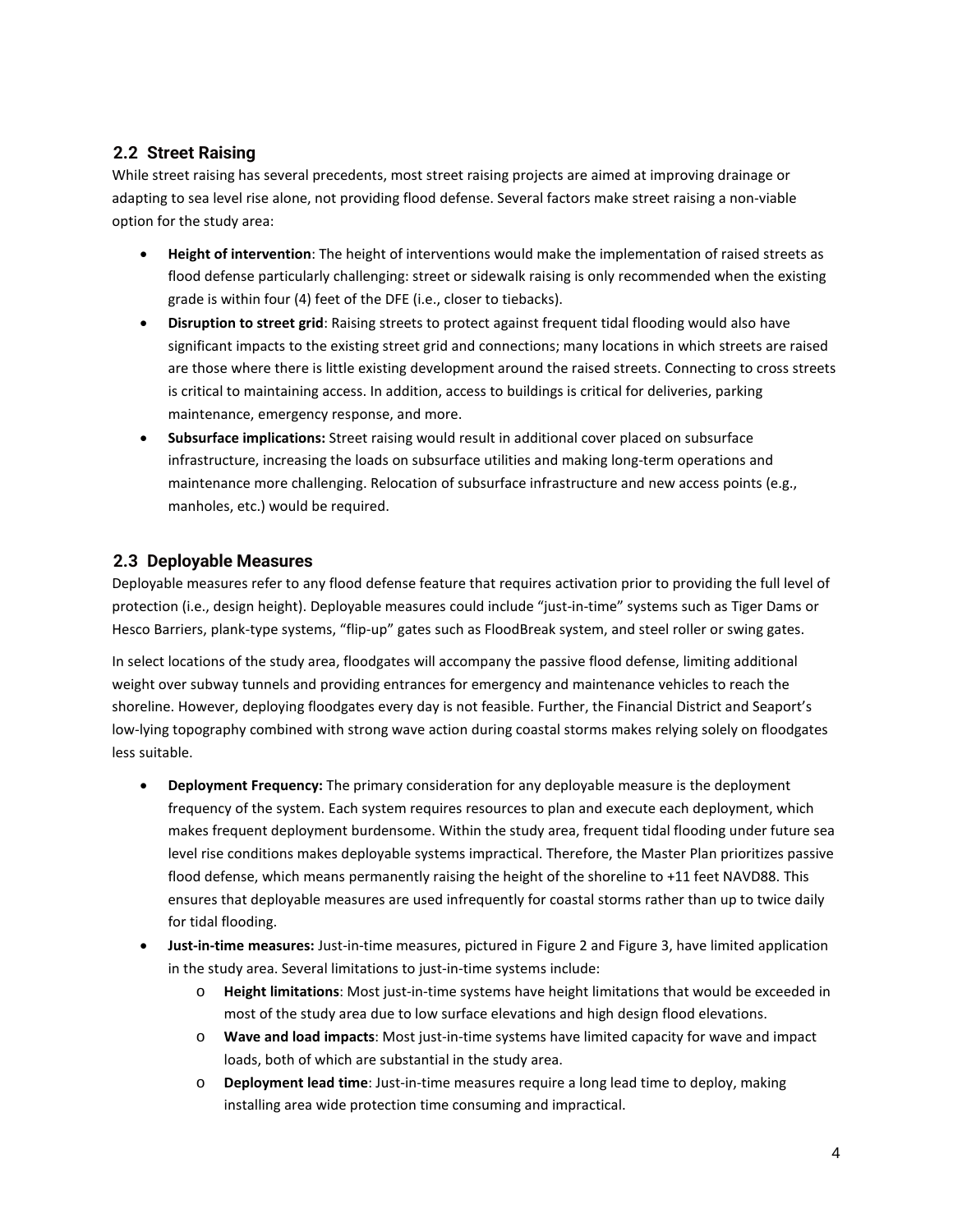o **Reliability**: Just-in-time measures are less reliable than passive systems since they require substantial resources to plan and execute deployment. Additionally, failure of individual components could lead to system wide failure.



For these reasons, just-in-time measures are not proposed as part of the Master Plan.

<span id="page-4-1"></span><span id="page-4-0"></span>*Figure 2: Temporary water-filled tubes (Tiger Dams) in Lower Manhattan. (Source: NYCEM)* 



*Figure 3: Mayor De Blasio shows metal-reinforced containers (HESCO Barriers) filled with dirt near South Street in Lower Manhattan. (Source: NYCEM)*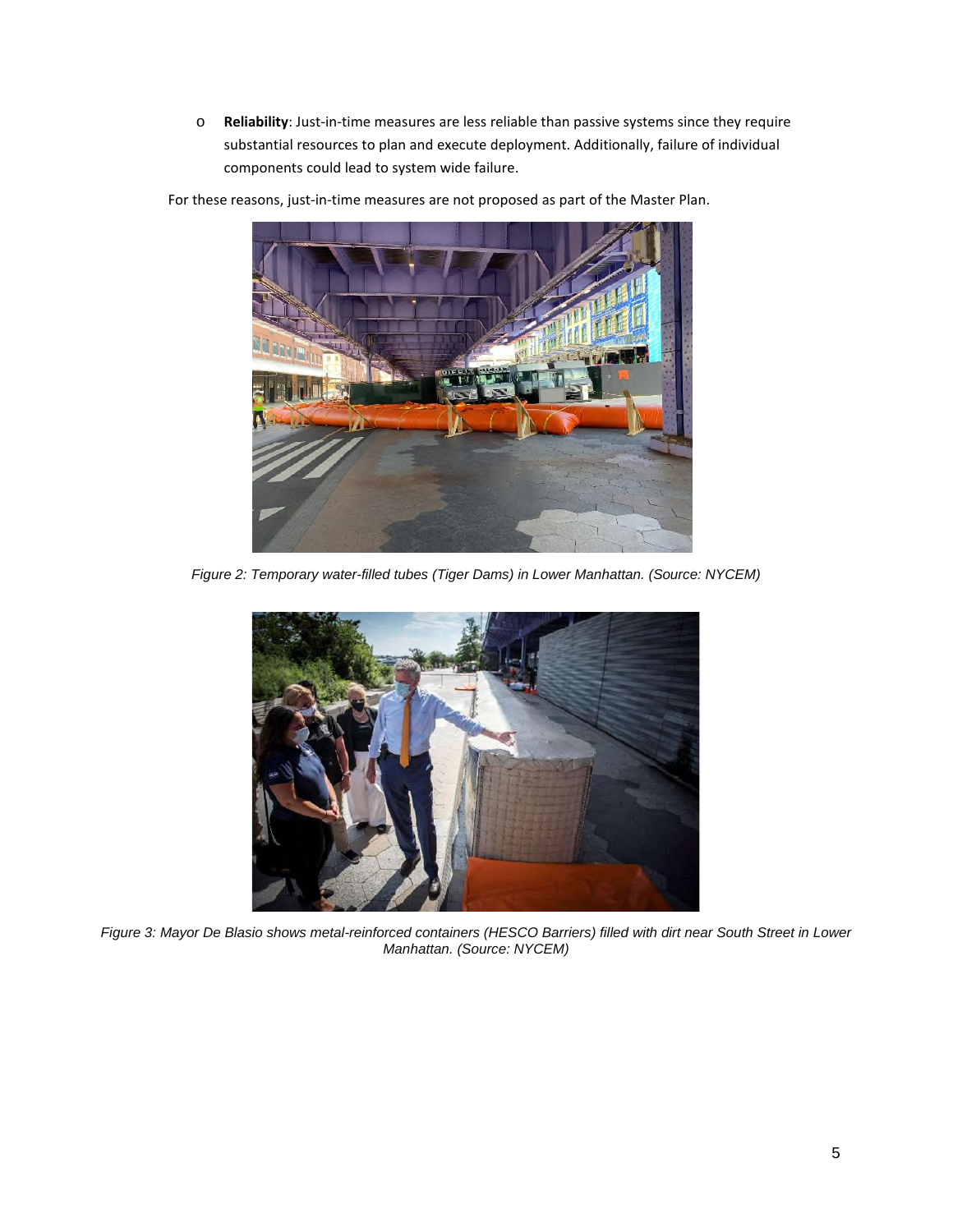- **Plank-type systems:** Plank-type systems, pictured i[n Figure 4](#page-5-0)[Figure 4](#page-5-0), have greater applicability within the study area. Considerations for this type of system include:
	- o **Robustness:** These systems are more robust, which means they have better wave and impact load capacity and more ability to reach the design flood elevation.
	- o **Deployment lead time:** These systems require substantial time and resources to deploy.
	- o **Foundation requirements:** Plank-type systems have foundation requirements similar to a floodwall (T-Wall).

While a plank-type system could be a reasonable choice for some gate and crossing applications, the deployment time, space for storage and maintenance, and effort to implement renders area-wide use of this type of system impractical.



*Figure 4: Plank-type system installed at (Source: NYCEM)* 

- <span id="page-5-0"></span> **Flip-up gates**: Flip-up gates have limited application in the study area. Considerations for this type of system include:
	- o **Robustness:** These systems are more robust than just-in-time measures, which means they have better wave and impact load capacity and more ability to reach the design flood elevation. However, they are not recommended for areas directly exposed to higher wave conditions and potential for debris impact.
	- o **Height considerations:** For many locations in the study area, the required height for the gates would exceed typical design conditions for this type of system. The height of these systems is also directly related to the width since the gates need to be stored horizontally in the foundation footprint (see next bullet).
	- o **Foundation requirements:** Foundations also tend to be wider than the other solutions since they need to encompass the full height plus edge beams and mechanical systems. Due to horizontal constraints in many locations in the study area, a narrower foundation is advantageous.

As with the plank-type system, flip-up gates could be used in combination with raised grades for some gate and crossing applications in the study area; however, due to the low-lying elevation throughout most of the study area, as well as the wave climate compared to elsewhere in Lower Manhattan, these measures are recommended for use only sparingly as part of the Master Plan.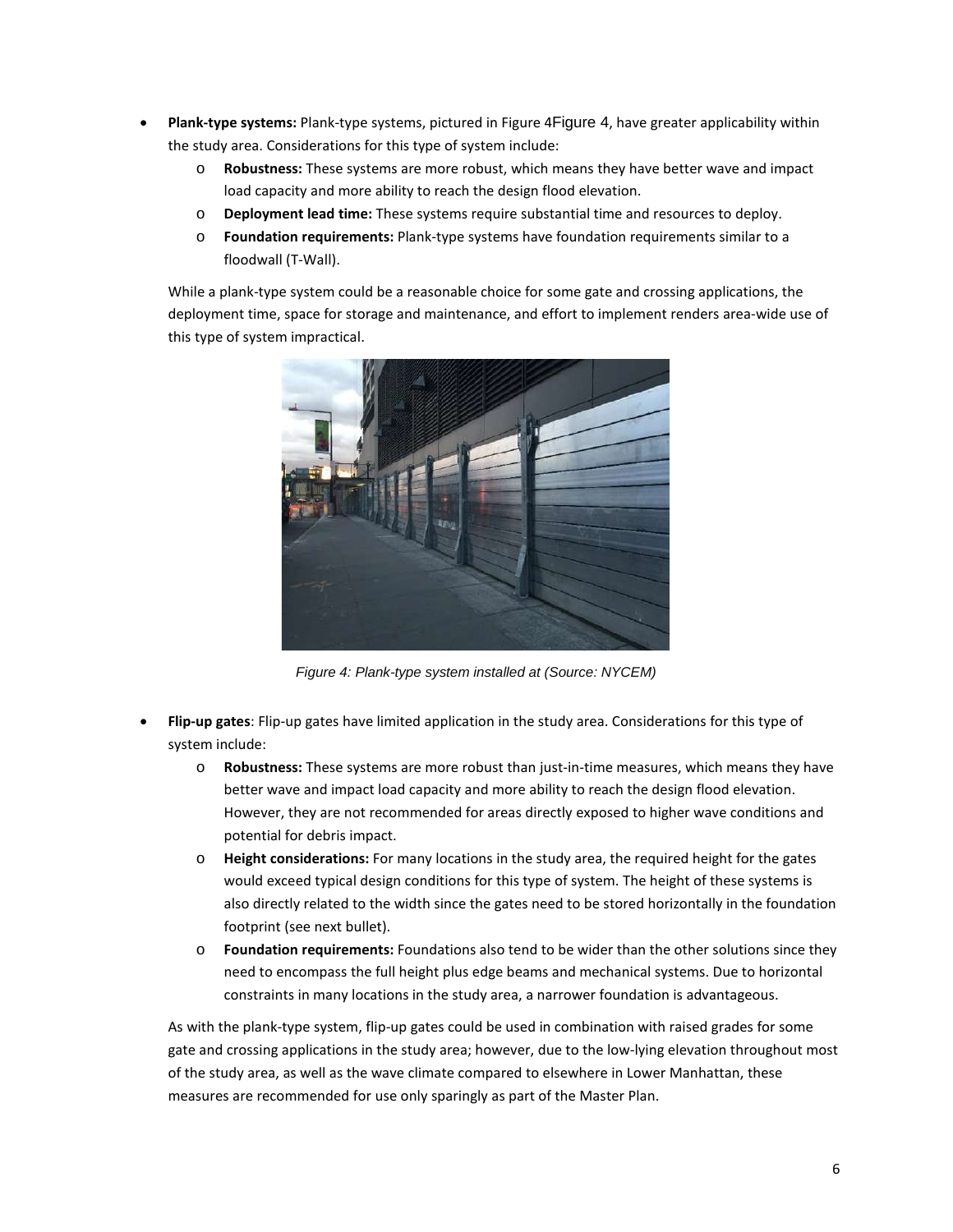**Roller and swing gates**: Roller and swing gates provide robust access with a good track record of successful deployment. These systems are a preferred choice for access points and crossings. However, these systems are not intended for area-wide use due to the same concerns noted for flip-up gates: due to the low-lying elevation throughout most of the study area, as well as the wave climate compared to elsewhere in Lower Manhattan, these measures are only proposed sparingly as part of the Master Plan.



*Figure 5: Swing-hinged gate at Hugh L. Carey tunnel entrance* 



*Figure 6: Over-head trolley roller gate at Bay Park Wastewater Treatment Plant. (Source: Arcadis)*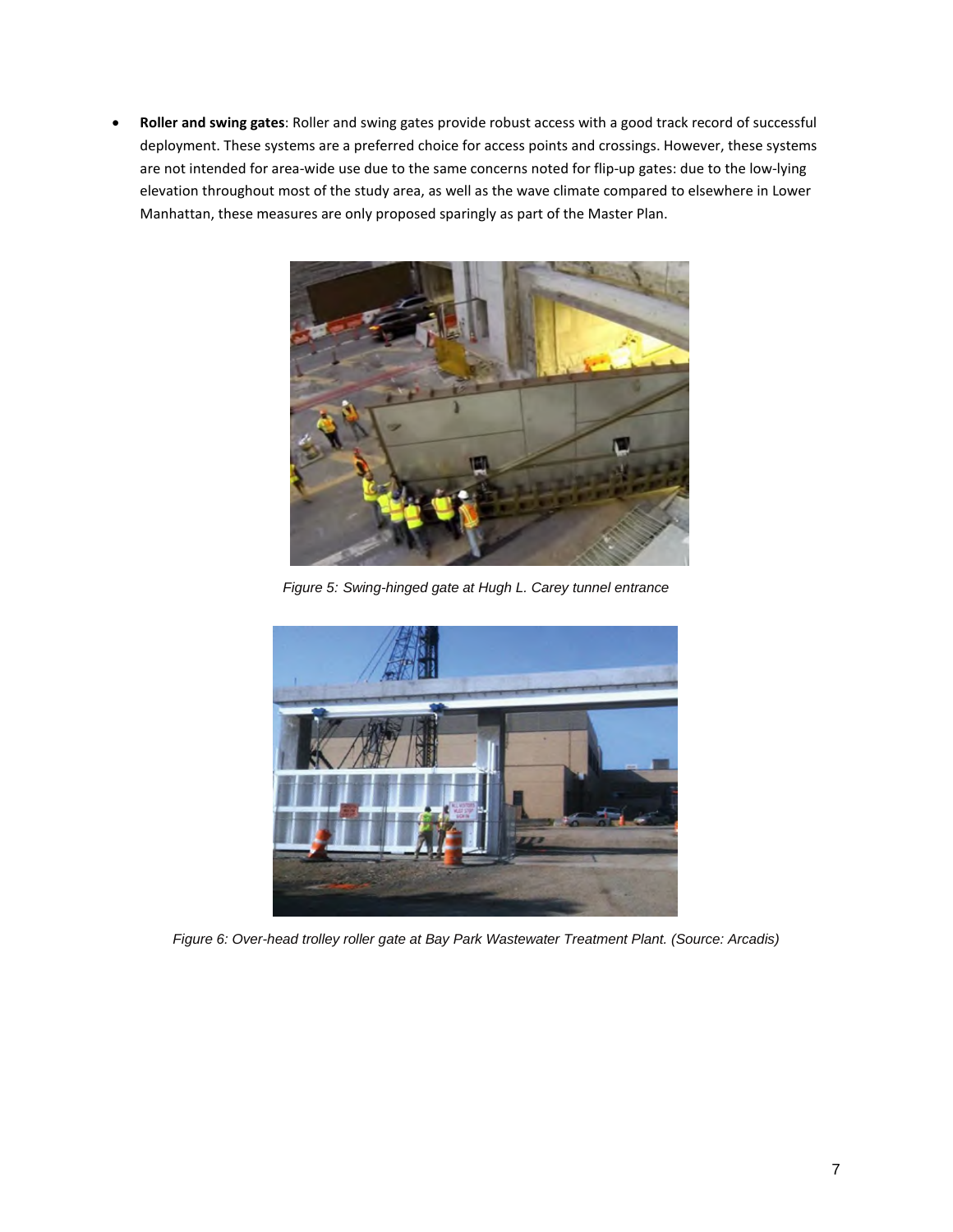## <span id="page-7-0"></span>3. Flood Defense Walkthrough

Across the study area, on-land options and different shoreline extension lengths – minimal and wider – were tested to understand how well different options meet the project's goals and priorities. This section discusses the flood defense options studied across each portion of the study area, as shown in [Figure 7.](#page-8-0)

- **The Southern Tie-In to the Battery Maritime Building** portion has key maritime assets and ferry terminals, including the Whitehall Ferry Terminal and the Battery Maritime Building.
- **The Battery Maritime Building to Wall Street** portion houses the heliport and Pier 11, as well as the transition of the FDR from at-grade to elevated viaduct.
- **The Wall Street to the Brooklyn Bridge** portion has the historic, low-lying South Street Seaport district as well as Pier 17, which houses the newly reconstructed Tin building, and the tie-in to higher ground adjacent to the Brooklyn Bridge.

These unique considerations across each portion determine what is technically feasible when deciding how and where to place the flood defense system.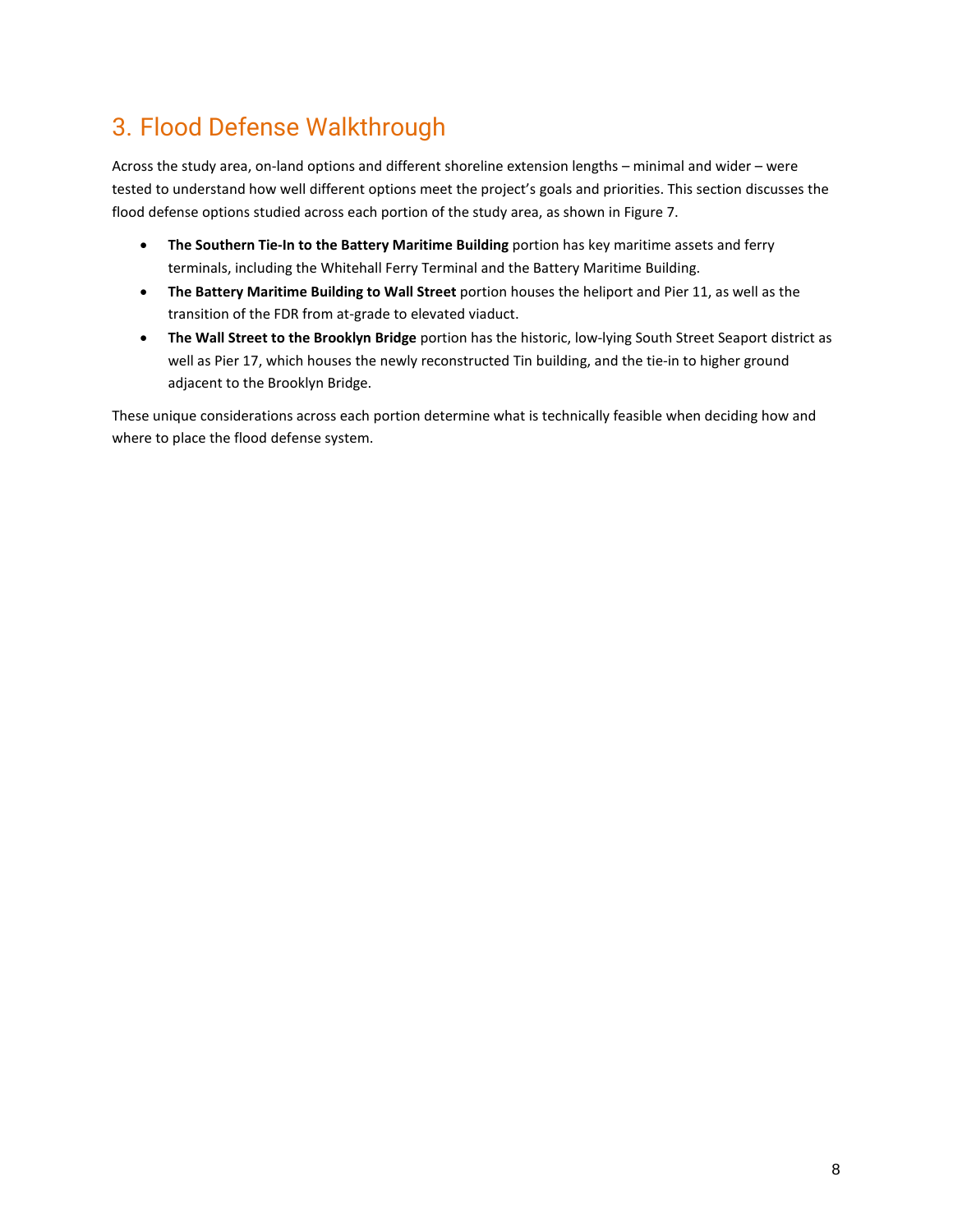

<span id="page-8-0"></span>*Figure 7: Study area overview*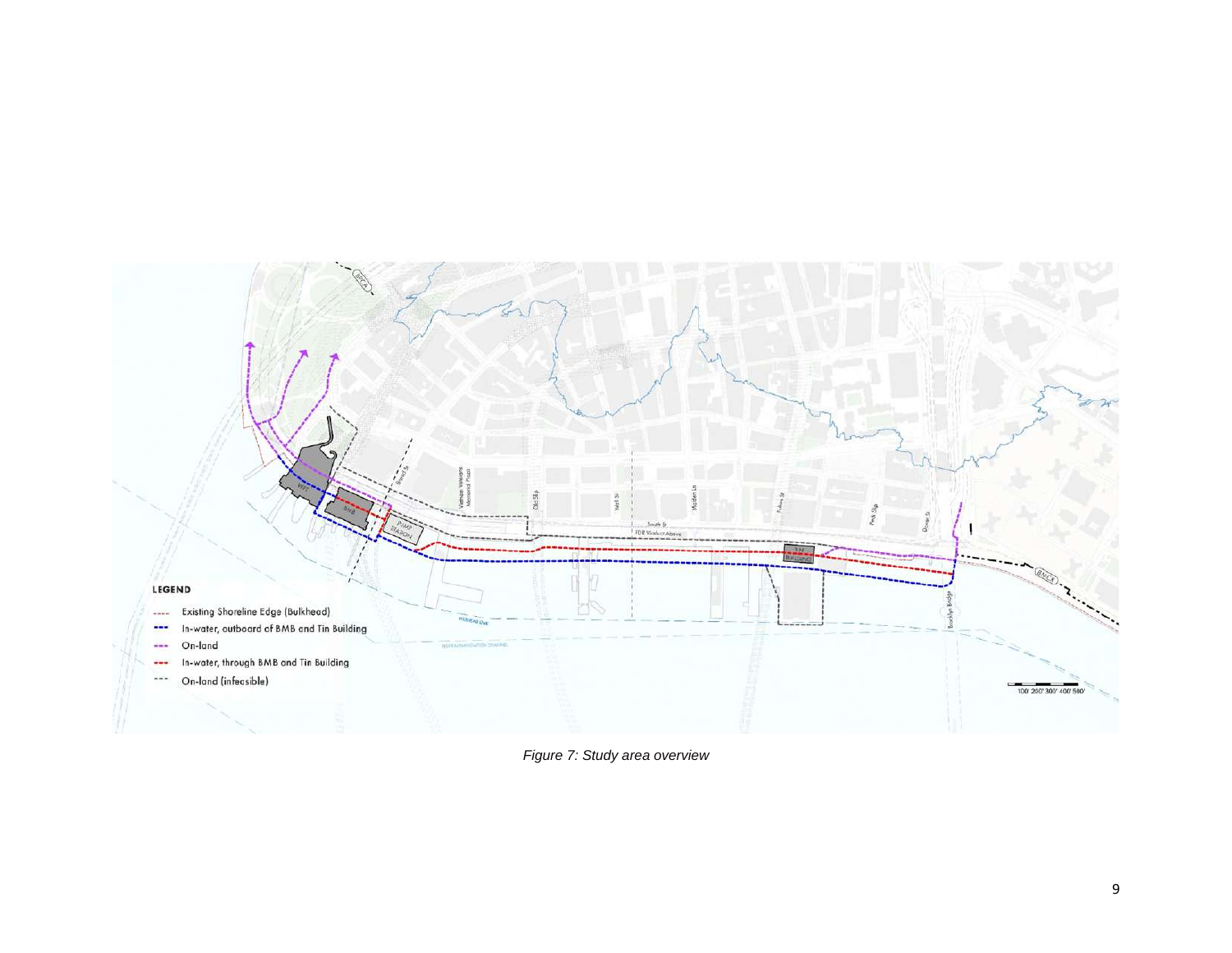## <span id="page-9-0"></span>**3.1 Southern Tie-In to the Battery Maritime Building**

In this portion of the study area, the key considerations that determine how the flood defense is integrated into the waterfront include:

- Maintaining Staten Island Ferry service at the Whitehall Ferry Terminal (WFT)
- Preserving the Battery Maritime Building (BMB), a historical landmark
- Navigating a complex system of underground infrastructure, including the Battery Park Underpass, subway stations, and subway tunnels

The flood defense alignment must also tie into higher ground in this area, as described in *Chapter 5: A Resilient 21st Century Waterfront – Flood Defense – Tie-Ins*.

## <span id="page-9-1"></span>3.1.1 On-Land Option

In the southern portion of the study area, the project team analyzed two on-land options [\(Figure 8\)](#page-9-2):

- Inland of the Battery Park Underpass
- Along the Battery Park Underpass



*Figure 8: On-land alignment options between the southern tie-in and the Battery Maritime Building (Background source: Google Earth)* 

## <span id="page-9-2"></span>Inland of the Battery Park Underpass

An option inland of the Battery Park Underpass would aim to avoid direct impacts to both the Whitehall Ferry Terminal and the Battery Maritime Building. To achieve this, the flood defense system would have to be integrated with adjacent building podiums north of South Street and across or through Peter Minuit Plaza. With several subway tunnels (4/5 train, R/W train), the South Ferry Loop, and a subway station (Whitehall Station) underneath the plaza, this option would encounter significant technical obstacles underground. An overview of the subsurface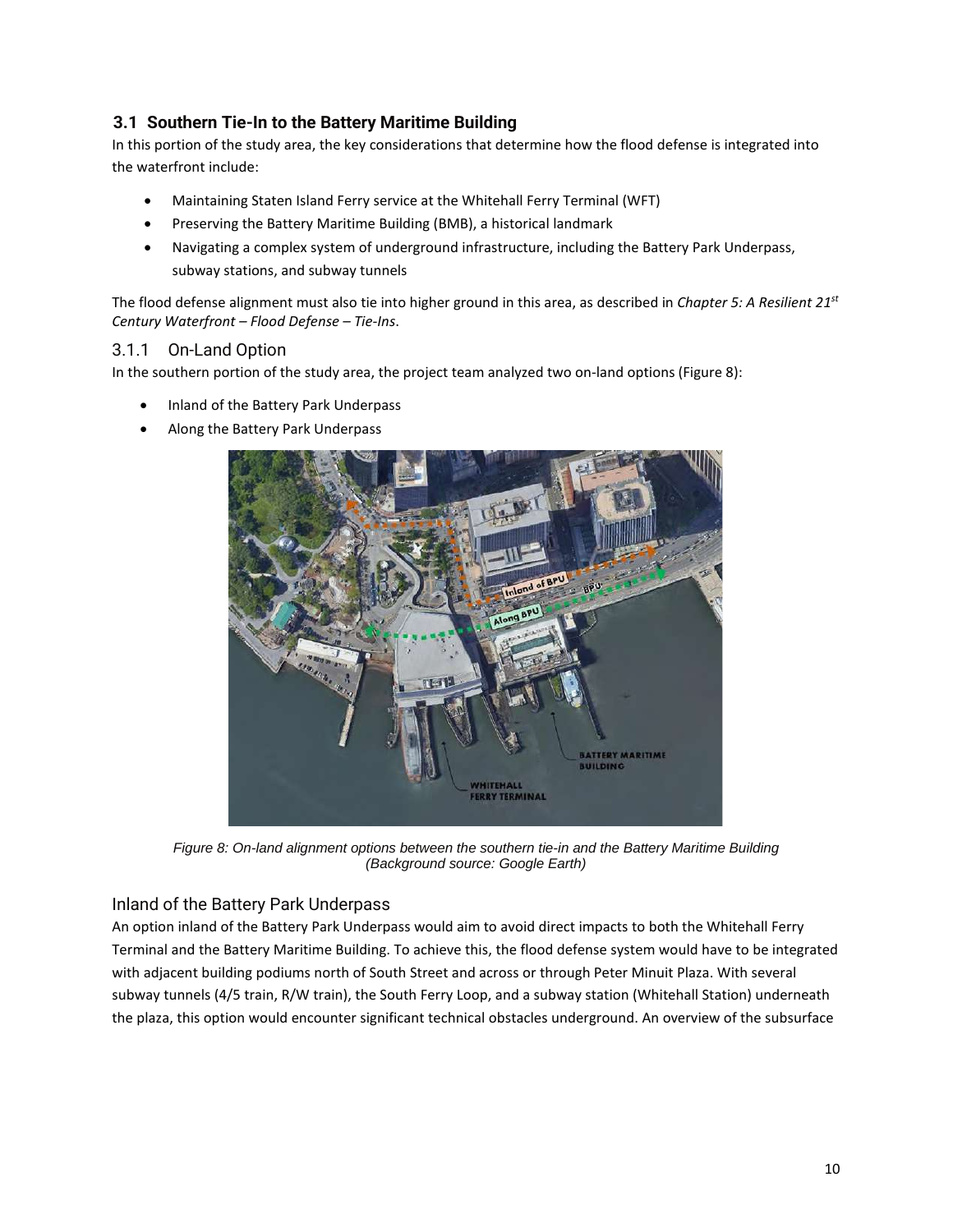infrastructure in Reach A is shown in



<span id="page-10-0"></span>[Figure 9](#page-10-0).



*Figure 9: Overview of key subsurface infrastructure between the southern tie-in and Battery Maritime Building (Background source: Google Earth)*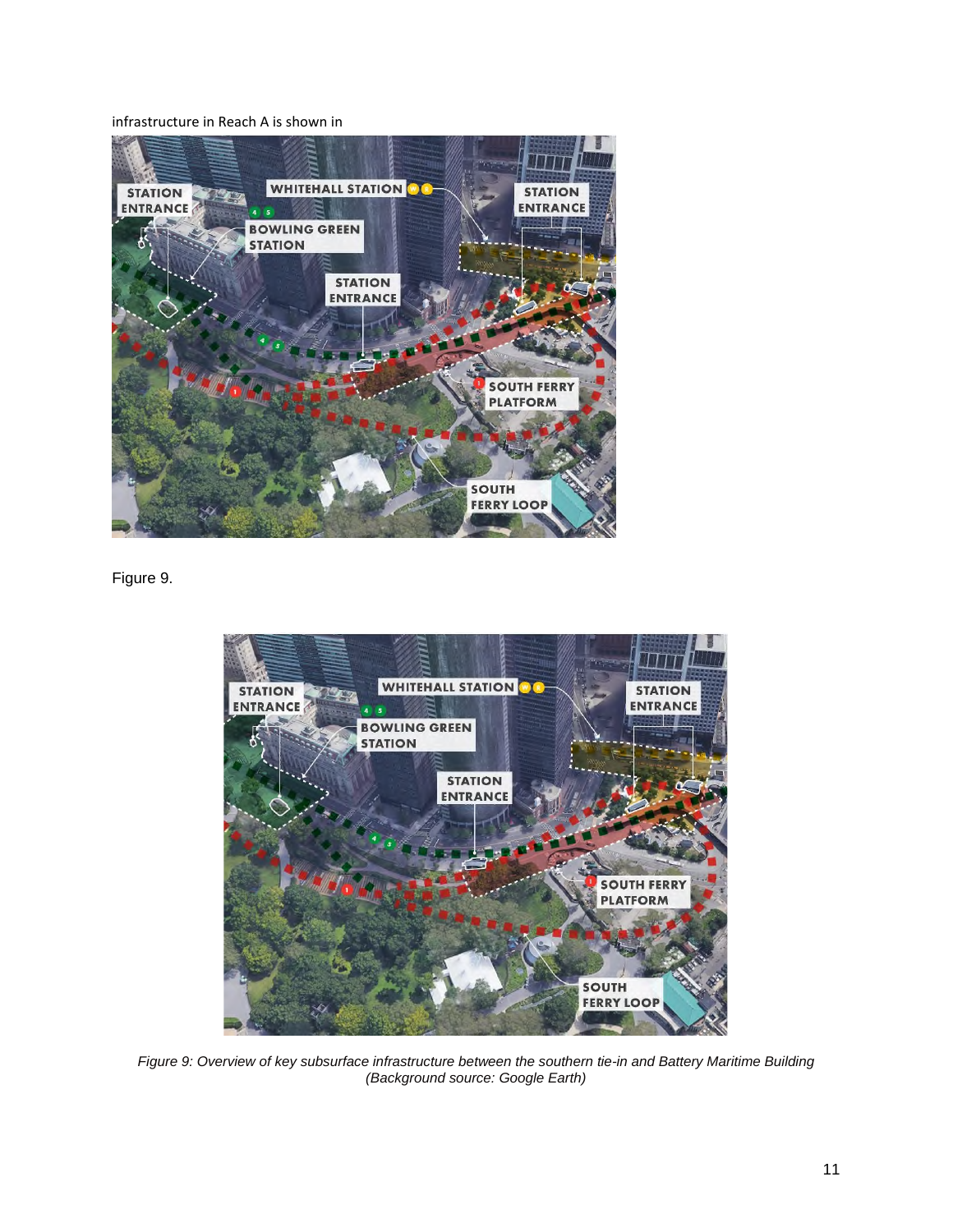This alignment precludes the Master Plan from achieving the target design flood elevation for frequent tidal flooding as the Battery Park Underpass, subway stations, and critical maritime infrastructure would remain vulnerable.

Additional technical challenges that preclude this alignment are described in further detail below:

**South Ferry Loop:** Per discussions with MTA, the South Ferry Loop is used daily in support of the 4/5 train operations and cannot be decommissioned or moved. The South Ferry Loop presents several challenges. First, the South Ferry configuration makes crossing the tunnel at 90 degrees difficult–multiple crossings or long spans of bridging structure would likely be required. Moreover, the South Ferry Loop is less than 5 feet from the surface in some locations, presumably above the groundwater table. If any portion of the tunnel is located on the water side (floodable side) of the flood defense system, it would require extensive floodproofing, structural retrofitting, or reconstruction to meet performance standards and to prevent it from becoming a flood pathway into the protected area. These modifications would likely require taking the tunnel out of service for an extended period. Overall, any alignment that impacts the South Ferry Loop would impact MTA operations, have significant feasibility concerns, and add significant costs to the project beyond the core resilience work. For these reasons, the Master Plan presents an alignment that keeps the loop on the protected side of the line of defense.

**Whitehall and South Ferry Subway Stations:** The Whitehall and South Ferry subway stations cannot be moved within the timeline need to realize flood protection. Like the South Ferry Loop, the Whitehall and South Ferry subway stations present several challenges. They are located very close to the surface and their sizes and configurations would require long, expensive spans. While the stations have previously undergone floodproofing, they were not designed to resist forces associated with being an integral component of a flood defense system. For these reasons, as well as to maintain access, the project team proposes an alignment that protects subway stations. If any portion of the stations were to be located on the water side of the flood defense system, it would require extensive structural retrofitting or reconstruction to meet performance standards and to prevent it from becoming a flood pathway into the protected area by other means. These modifications would require taking the stations out of service for an extended period or otherwise disrupt normal operations.

This option would also rely heavily on use of deployable gates as well as selective building-level flood defense measures to maintain access to streets and buildings. Building-level measures in this area are constrained by the sheer height of the target design flood elevation and the lack of necessary foundation space due to the dense urban fabric of the area. Key considerations are described in *[Building-level Adaptation.](#page-1-2)*

### Along the Battery Park Underpass

The project team studied the feasibility of placing the flood defense along the Battery Park Underpass, which could take several forms:

- **Incorporating the Battery Park Underpass into the line of flood defense:** Incorporating the Battery Park Underpass into the line of defense, such as placing a floodwall above or along the centerline of the underpass, may be possible but would require some level of demolition and reconstruction with likely significant service disruptions to traffic.
- **Repurposing the structure itself:** Repurposing the structure itself, such as relying on the existing outer wall or center divider, to be part of the flood alignment would require significant structural modifications or reconstruction. These modifications or reconstruction would likely include new foundation support, structural reinforcement of the tunnel, and waterproofing; these measures would result in significant service interruptions to traffic, to above ground uses, and to adjacent uses.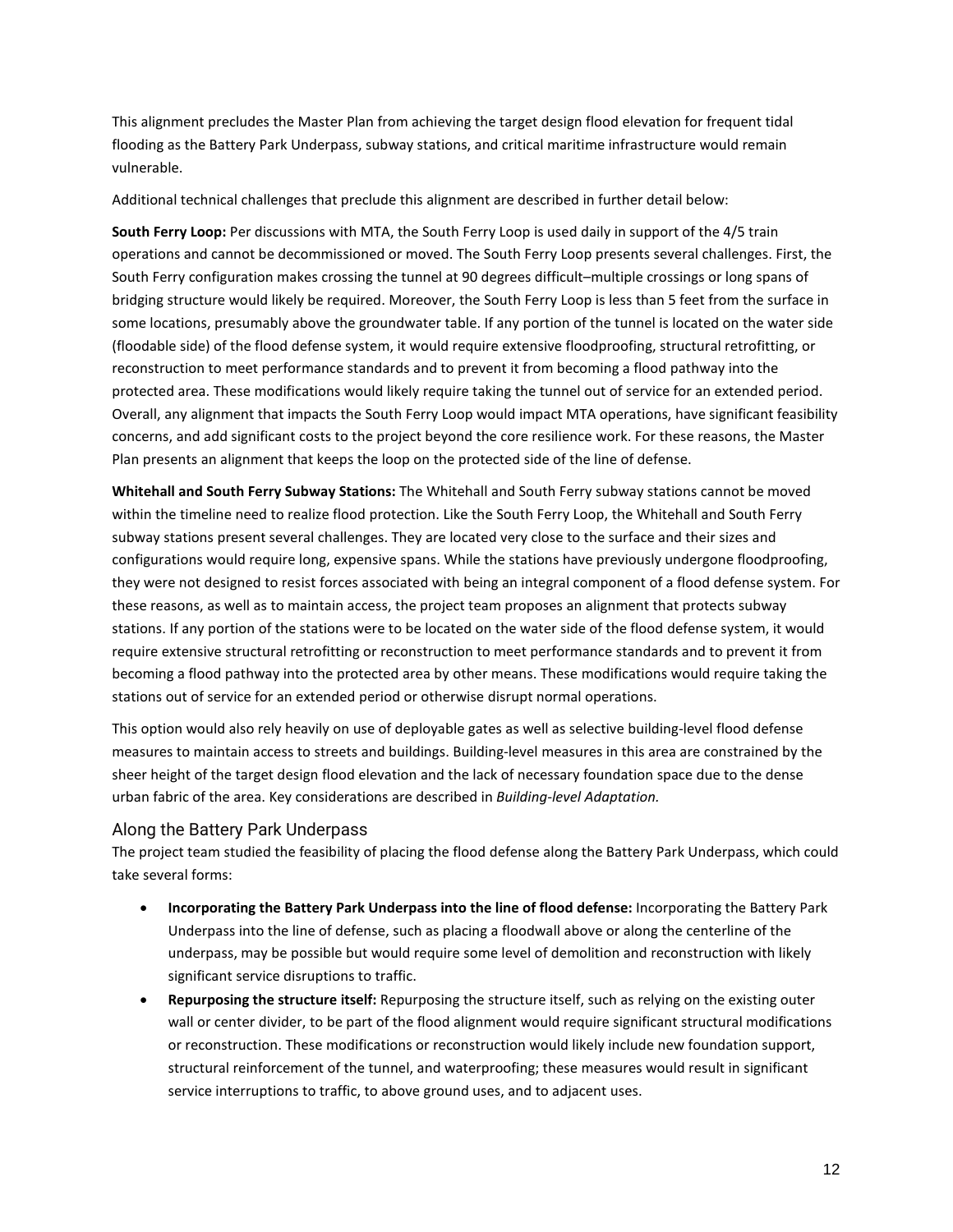**Build an independent flood defense structure "around" the Battery Park Underpass:** Incorporating the Battery Park Underpass into the line of defense, such as placing a floodwall above or along the centerline of the underpass, may be possible but would require some level of demolition and reconstruction with likely significant service disruptions to traffic. Building an independent flood protection structure would still result in service disruptions and may result in the loss of one lane of traffic, as shown i[n Figure 10.](#page-12-1) 



<span id="page-12-1"></span>*Figure 10: Schematic of potential modifications to the Battery Park Underpass needed to incorporate flood defense (representative cross section of the Battery Park Underpass; not intended for design)* 

For the segment along the Whitehall Ferry Terminal, following the Battery Park Underpass would not require any shoreline extension. However, this option would require partial or full reconstruction of the Whitehall Ferry Terminal. The Whitehall Ferry Terminal would still be located on the water side of the flood defense alignment, which would leave it vulnerable to flooding and require additional building-level measures for the structure to be protected.

For the segment along the Battery Maritime Building, following the Battery Park Underpass would allow impacts to the historic structure to be greatly minimized. It would leave the Battery Maritime Building on the water side of the flood protection system, requiring additional building-level measures to protect the structure. In addition, the flood defense system would obscure views of and reconfigure access and connections to the first floor of the Battery Maritime Building's South Street façade.

Based on the technical analyses, the project team recommended that the flood defense alignment be located on the water side of the South Ferry Loop, the subway stations, and the BPU to minimize impacts on those assets and services and protect them from flooding.

## <span id="page-12-0"></span>3.1.2 Battery Maritime Building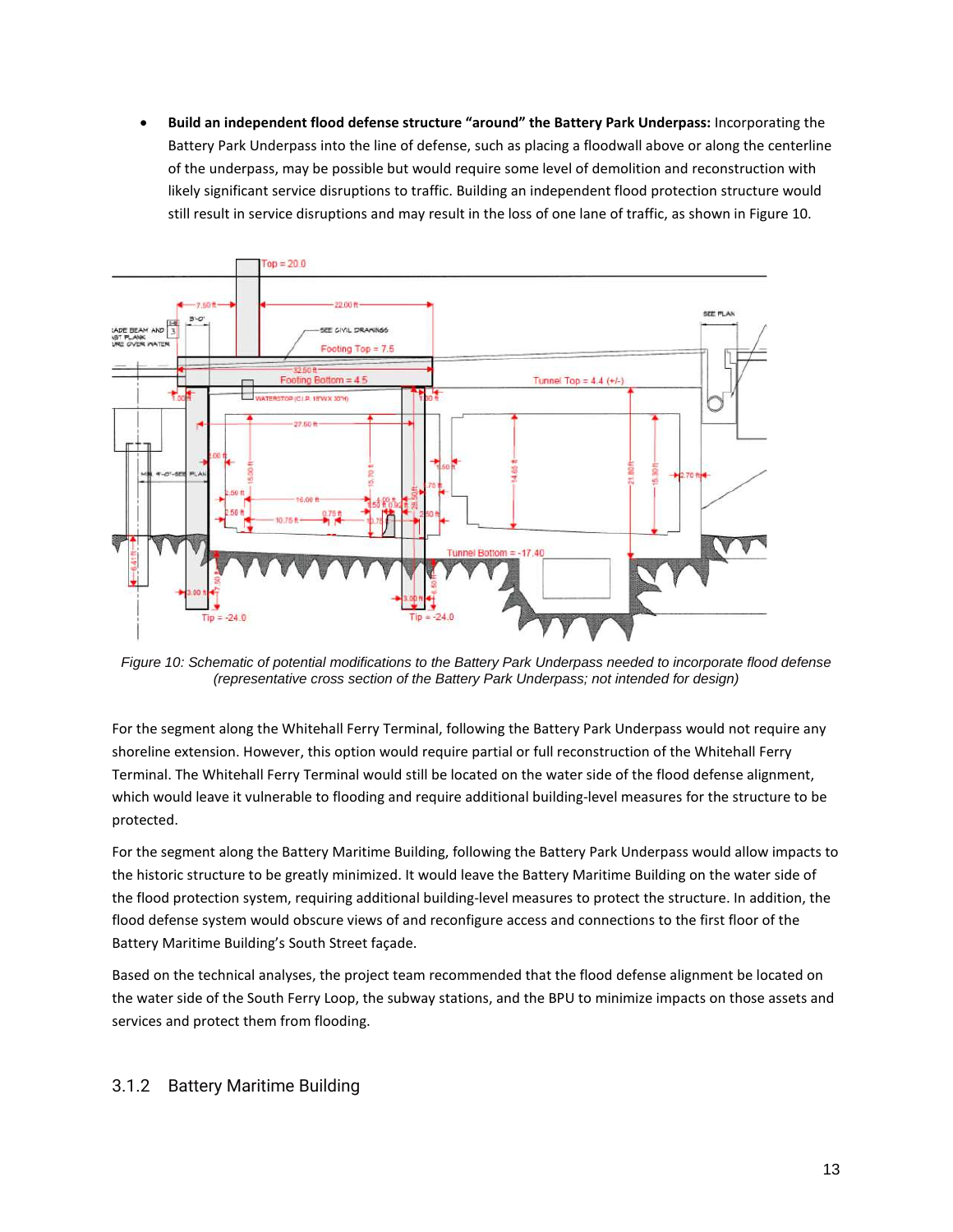The Battery Maritime Building was a key driver in determining where to construct the flood defense alignment. The project team studied three options:

- Upland of the Battery Maritime Building, along the Battery Park Underpass
- Through the Battery Maritime Building
- Wrapping the Battery Maritime Building

#### Upland of the Battery Maritime Building, along the Battery Park Underpass

As mentioned above, the project team evaluated whether the flood defense system could be sited on-land upland of the Battery Maritime Building and run through the Battery Park Underpass. While this option minimizes fill in the East River and minimizes interference with multiple utilities, it removes one lane of traffic from the Battery Park Underpass. It also complicates and potentially reduces the ability for emergency and other services to access the first floor for the building, requiring modifications for elevated street access to the second floor of the building. Further, the Battery Maritime Building would remain exposed to flooding and would require building-level flood defense including structural reinforcement for future storm wave impacts. Given the Battery Maritime Building is a landmarked building, adapting the structure for future coastal storms and sea level rise would be challenging. Ultimately, this option was not recommended as part of the Master Plan because of the expected impacts to the Battery Park Underpass, such as losing a lane of traffic, impacts to building access, and the additional necessary independent hardening of the Battery Maritime Building.



*Figure 11: Flood defense alignment through the Battery Park Underpass* 

### Through the Battery Maritime Building

The project team studied whether the flood defense system could pass through and be integrated into the Battery Maritime Building. This option avoids impacts to the Battery Park Underpass, maintains vehicle access to maritime uses, preserves public waterfront access, and preserves the Battery Maritime Building façade. However, a portion of the Battery Maritime Building would remain exposed to flooding while other portions will require a degree of reconstruction. Due to the required height of the flood defense, modifications to both the first and second floor would be required. Substantial portions of the outboard portion of the building would require hardening including structural reinforcement for future storm wave impacts for both the ground and second floors. The Battery Maritime Building is located over several subway tunnels and an alignment through the building would require long bridging spans over the tunnels: constructing a long structural span inside the existing building envelope would be a substantial constructability challenge. Additionally, some in-water fill would be required. Ultimately,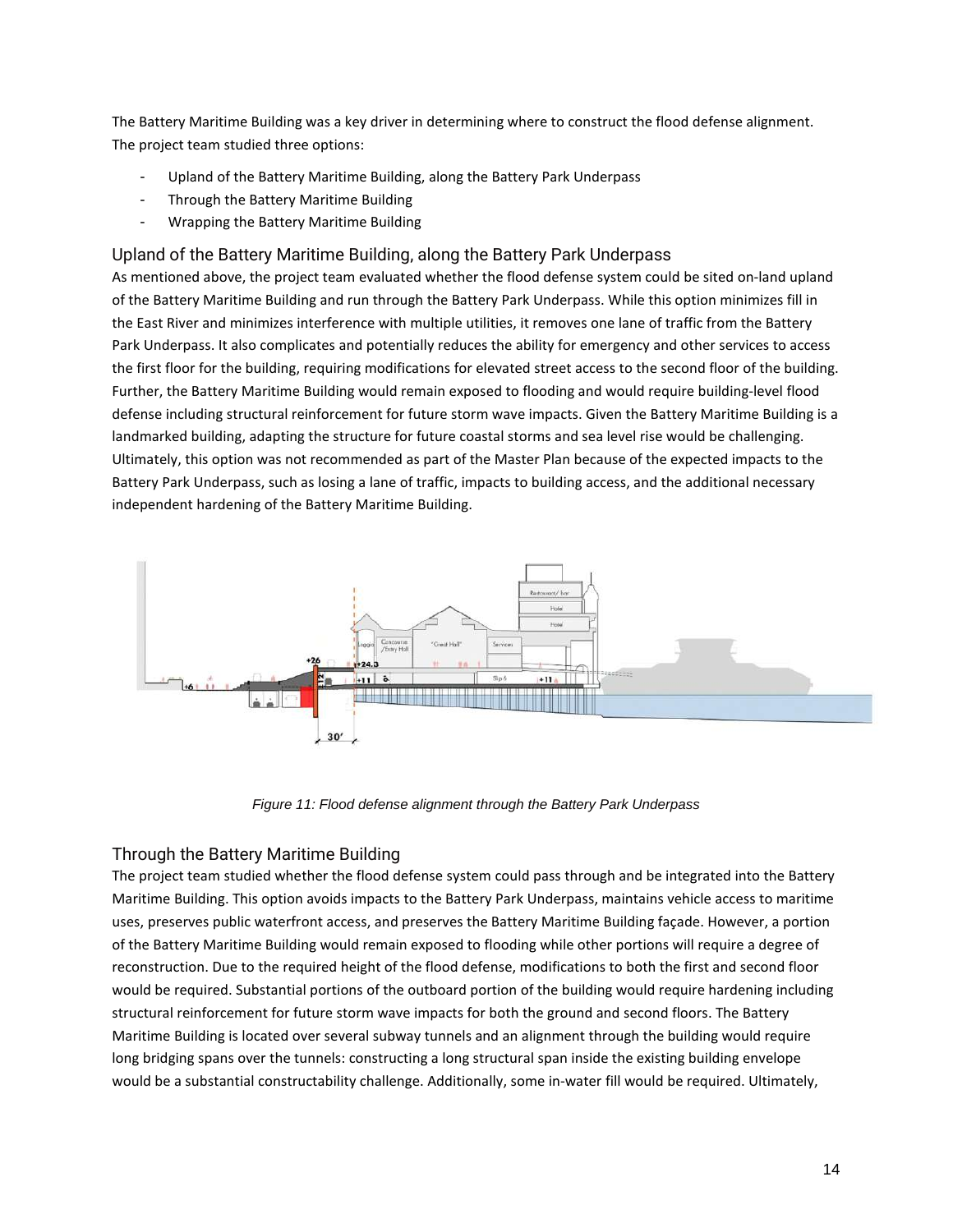this option was not recommended as part of the Master Plan due to the complexity of constructing flood defense through this historic landmarked building and effectively hardening the water side of the building.



*Figure 12: Flood defense alignment through the Battery Maritime Building* 

## Around the Battery Maritime Building

The project team studied whether the flood defense system could go outboard of the Battery Maritime Building, providing passive flood defense for the entire building. This option would not impact the Battery Park Underpass and would facilitate a continuous waterfront esplanade throughout the study area. A significant amount of fill would be required. The building would no longer function as a ferry terminal and maritime docks would need to be moved further out into the river or relocated to an alternate ferry facility. The western façade of the building would be preserved, and the eastern façade would be preserved with visual impacts. Existing street level access to the building would also be preserved.

Ultimately, the Master Plan proposes this option because it protects the historic Battery Maritime Building. While the use of the building as a ferry terminal is not preserved (i.e., a new ferry terminal will need to be constructed to replace the current maritime uses), the facility as is will see monthly impacts due to sea level rise by the 2050s and daily by the 2080s, impacting the functionality of the facility. The facility itself can be adapted for complementary public uses, such as an extended waiting hall, food hall, or other space to support the adjacent ferry terminals. Governors Island Ferry and other services will be relocated to new maritime facilities. A new ferry terminal is proposed just north of the Battery Maritime Building to provide a resilient gateway. This option also allows the subway tunnels to be crossed with shorter spans and better access, improving constructability. As the Master Plan advances towards implementation, the amount of fill needed in this option will require additional coordination with regulatory agencies for permitting and historic impacts will be evaluated and coordinated with agencies.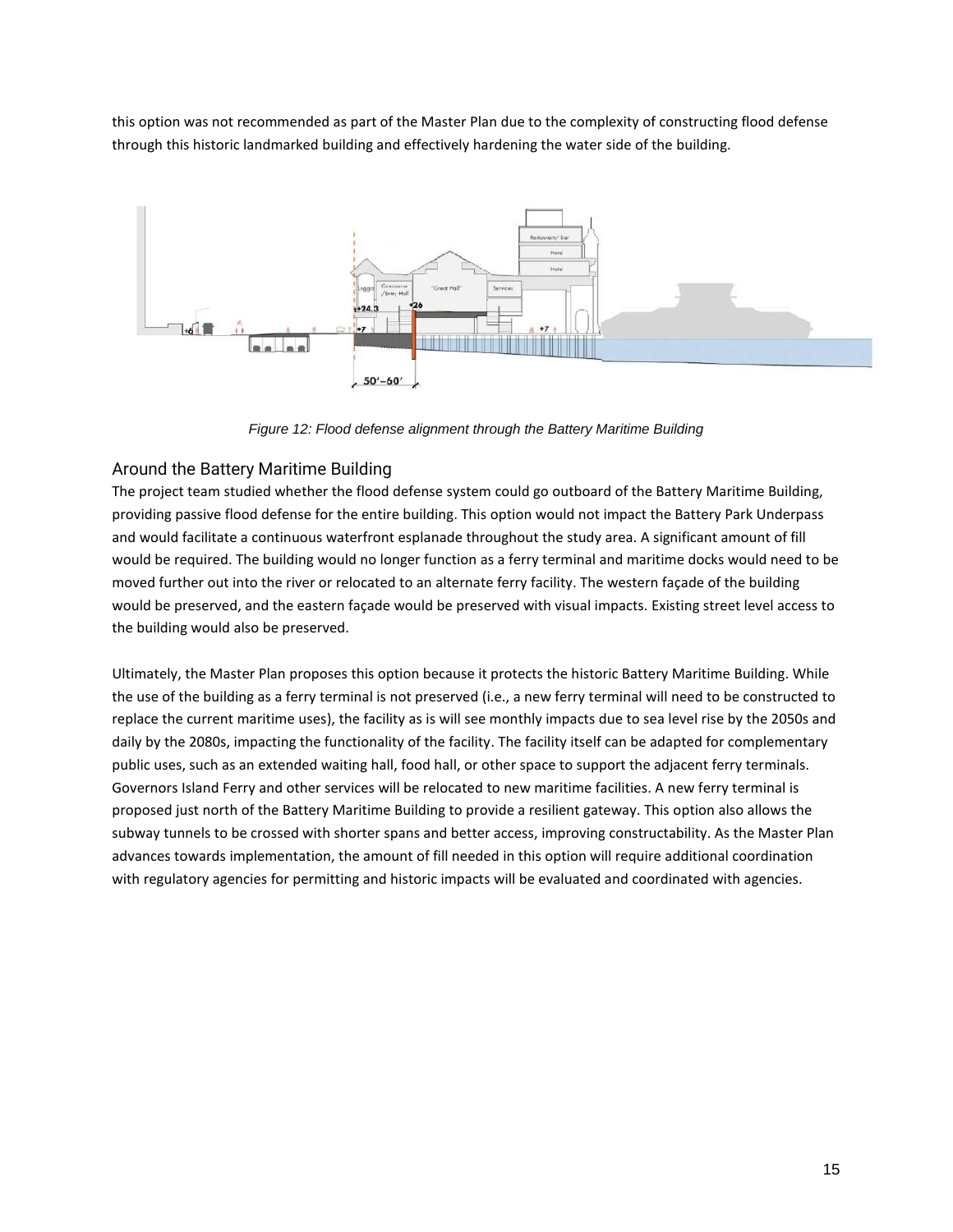

*Figure 13: Flood defense alignment outboard of the Battery Maritime Building* 

### <span id="page-15-0"></span>**3.2 Battery Maritime Building to Wall Street**

For this portion, the key considerations in integrating the flood defense into the waterfront include:

- Maintaining the regional transportation functions of the FDR Drive including the transition of the elevated portion of the FDR Drive into the Battery Park Underpass.
- Maintaining maritime and ferry services and access to these services for all users.
- Maintaining continuous waterfront access.
- Crossing subway tunnels.
- Crossing underground utilities such as the interceptor and oil-o-static line.

In this portion, an on-land alignment that accomplishes the project goals is infeasible due to the space constraints posed by the FDR Drive. The roadway is at-grade throughout much of this portion, and any flood protection needs to go on the water side of the roadway to protect the asset, including the entrance to the Battery Park Underpass. Placing flood protection on the water side also avoids the building level issues discussed above. To reach the design flood elevation and provide universal access, the Master Plan recommends an alignment that minimizes fill to the extent necessary to meet project goals.

#### <span id="page-15-1"></span>**3.3 Wall Street to Brooklyn Bridge**

In this portion of the study area—the most vulnerable area in the study area due to low-lying elevations in the Seaport District— key considerations for integrating flood defense into the waterfront include:

- Protecting and preserving the historic South Street Seaport District.
- Understanding the role and function of the FDR Drive viaduct in relation to placing flood defense infrastructure.
- Maintaining maritime and ferry services and access to these services for all users.
- Maintaining continuous waterfront access.
- Crossing subway tunnels.
- Crossing underground utilities such as the interceptor and oil-o-static line.

The project team explored on-land and in water options along this portion of the study area.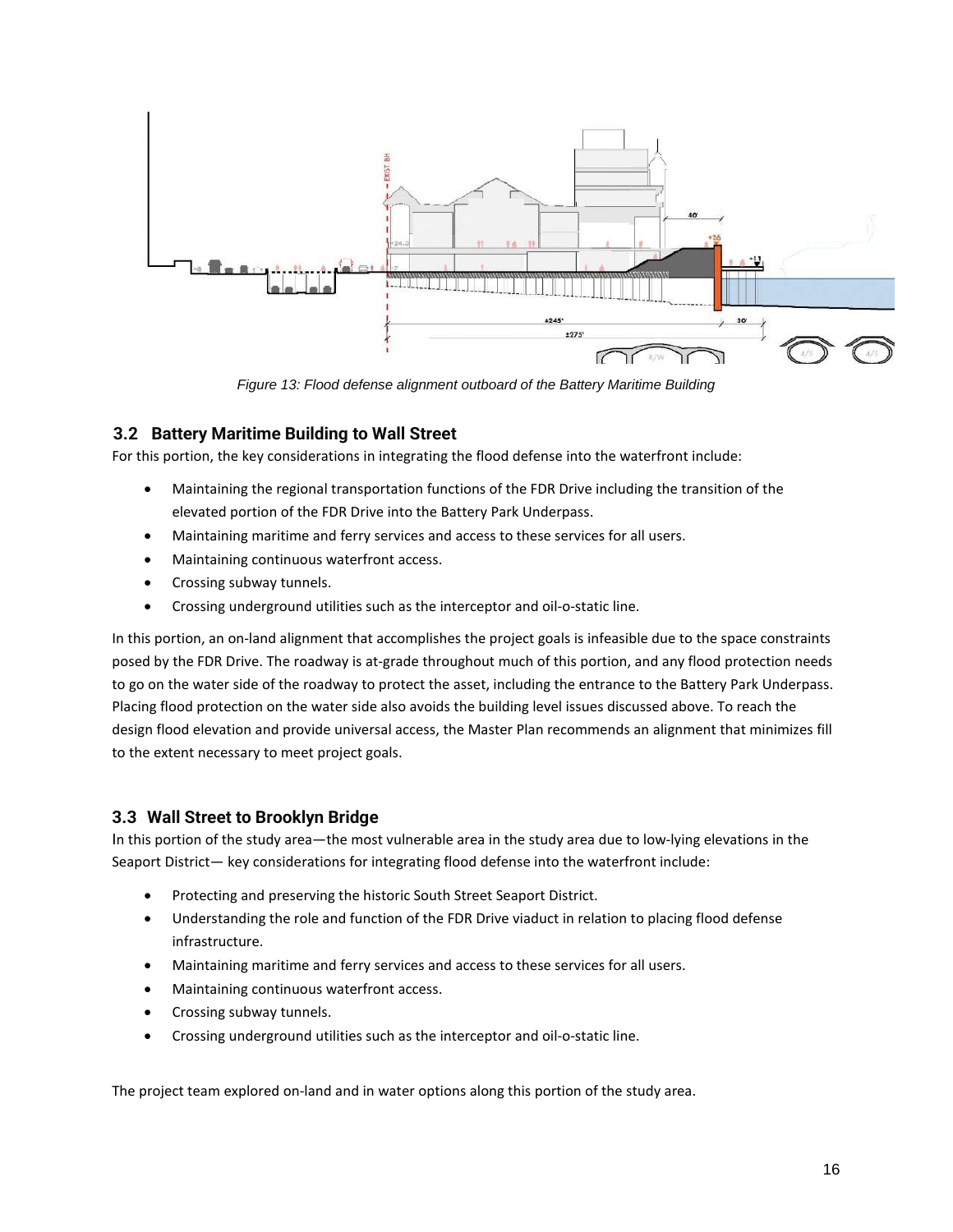## <span id="page-16-0"></span>3.3.1 On-Land Option

The project team studied the feasibility of an entirely on-land alignment following the existing shoreline. With the FDR Drive viaduct as-is, there is not sufficient clearance between the FDR Drive, the existing shoreline, and the Tin building's foundations to place flood defense infrastructure with its foundation requirements, as pictured in Figure 14. It is also infeasible to run an alignment under the FDR Drive here due to the vertical and horizontal space constraints, as described below*.* 



*Figure 14: There is only about 6 feet of clearance between the FDR Drive viaduct and the existing bulkhead near the Tin Building.* 

### Constructing Beneath the FDR Drive viaduct

Given the limited available space to construct the flood defense on land, the project team evaluated the feasibility of constructing a floodwall with limited floodgates for access beneath the FDR Drive viaduct. In both instances, the result of the analysis demonstrated that vertical and horizontal clearance limits the ability to construct flood defense beneath the FDR Drive viaduct in the study area.

#### **Vertical Clearance**

The height of the floodwall needed to protect the study area from the 2100 100-year storm, reaching an elevation of 23 feet NAVD88, poses significant challenges to the vertical clearance under the FDR Drive viaduct. [Figure 15](#page-18-0) shows the overlay of the elevation of the FDR Drive viaduct and the vertical constraint. As demonstrated in the graphic, there is insufficient clearance under the FDR Drive viaduct to accommodate the flood defense system along the entire alignment except for a stretch of about 750 feet between Piers 11 and 15. Even where vertical clearance allows for some type of flood defense to be located under the FDR Drive viaduct, several factors still pose significant challenges to the successful implementation of such an alignment:

 **Ensuring critical assets are protected**: Placing an alignment of this height underneath the FDR Drive viaduct would not protect the eastern support columns for the highway, exposing them to wave and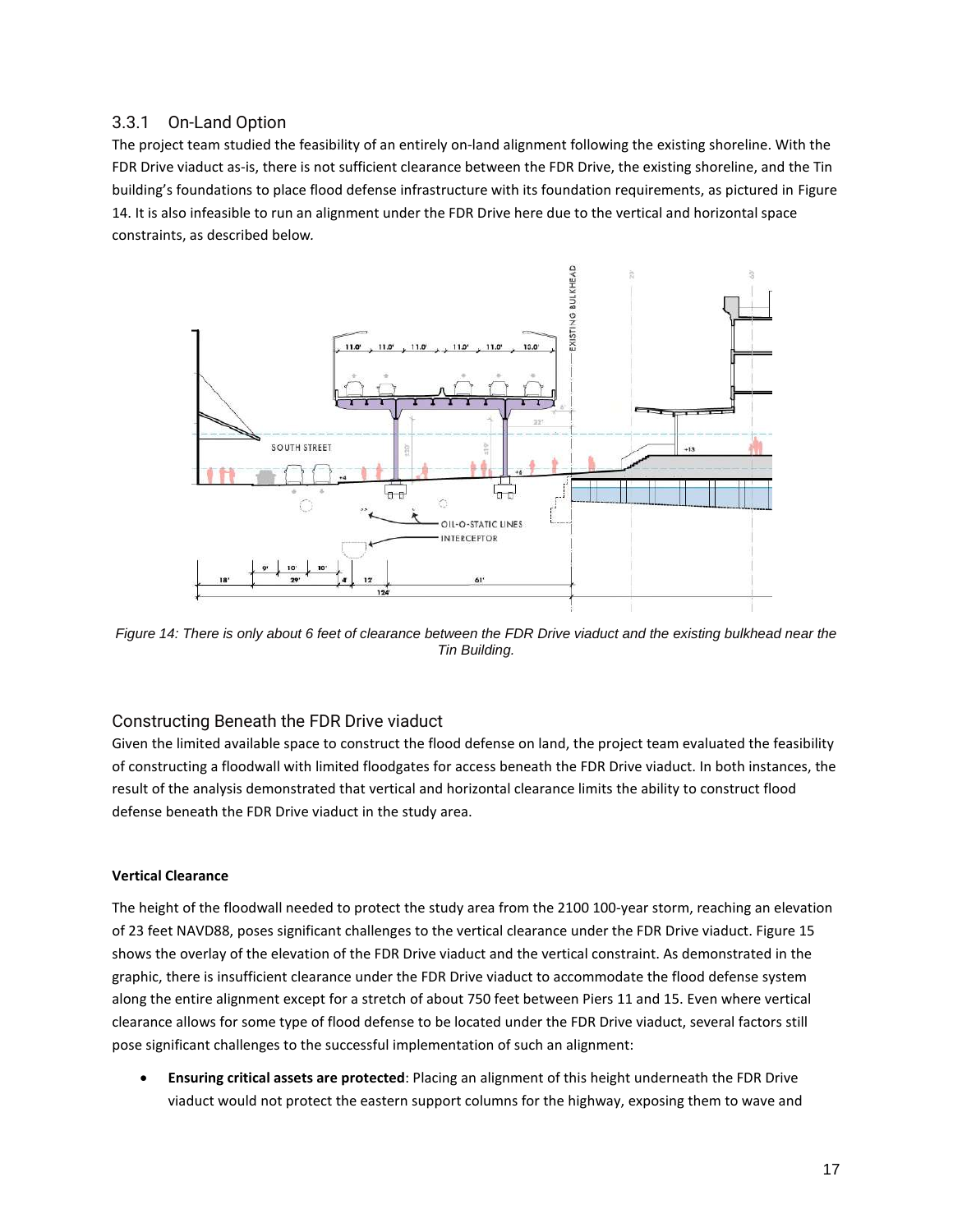impact loads during coastal flood events. The entire superstructure would also be exposed to more salt spray, likely increasing maintenance for the highway support structure.

 **Increased technical complexity**: To connect the section where vertical clearance allows for an alignment under the FDR Drive viaduct to the neighboring section of alignment, a transfer from outboard alignment to inboard alignment and back to outboard alignment would be required. This necessary connection adds technical complexity to the alignment and would add cost without increasing the benefits of the flood defense system.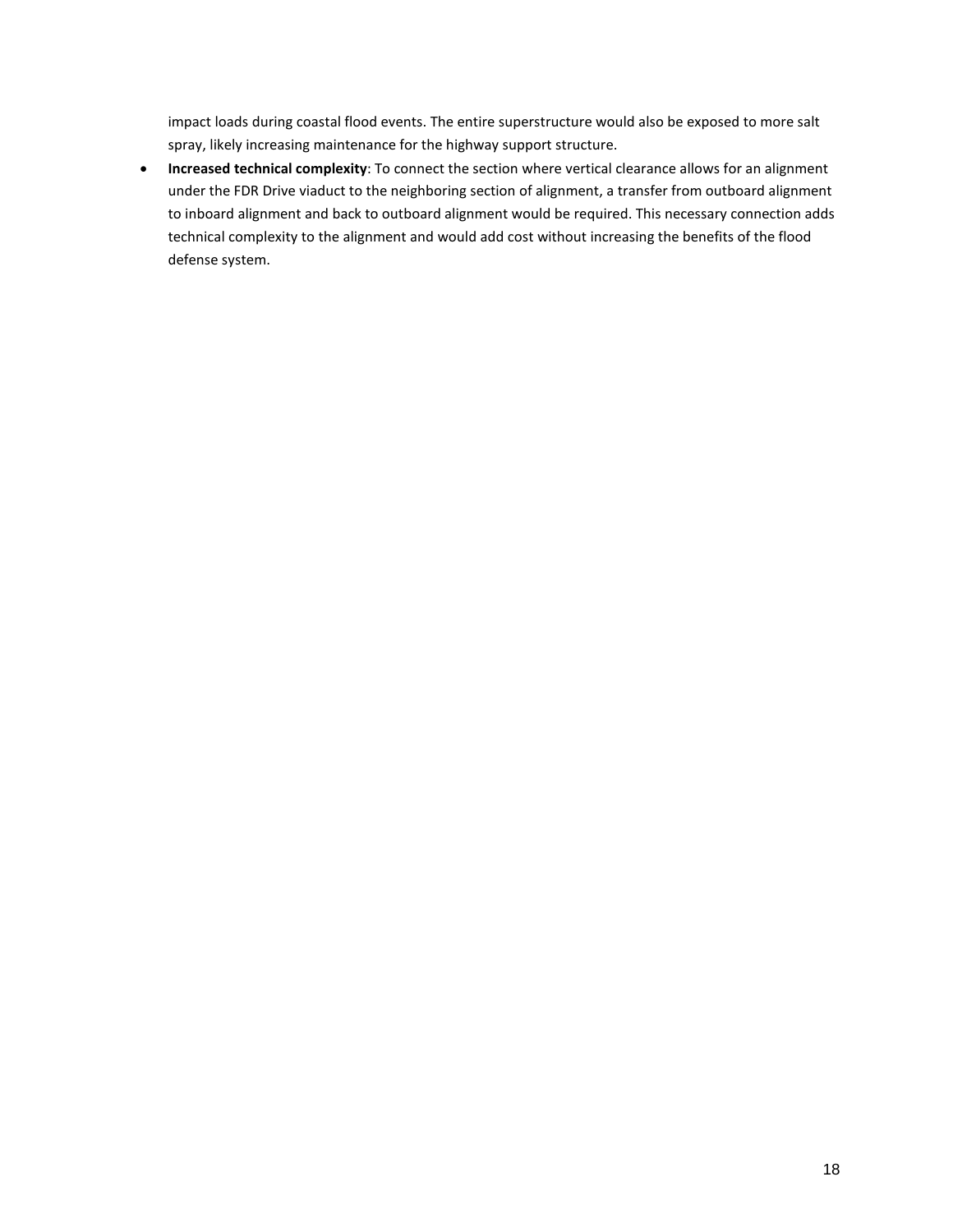

*Figure 15: FDR Drive viaduct vertical clearance challenges (Background source: Google Earth).* 

<span id="page-18-0"></span>When the red line is below the dashed brown line, there is insufficient clearance between the bottom of the superstructure and the top of the flood defense alignment; in these locations the alignment cannot fit below the viaduct. When the red line is above the dashed brown line, there is sufficient clearance between the bottom of the superstructure and the *top of the flood defense alignment; in these locations the alignment can fit below the viaduct.*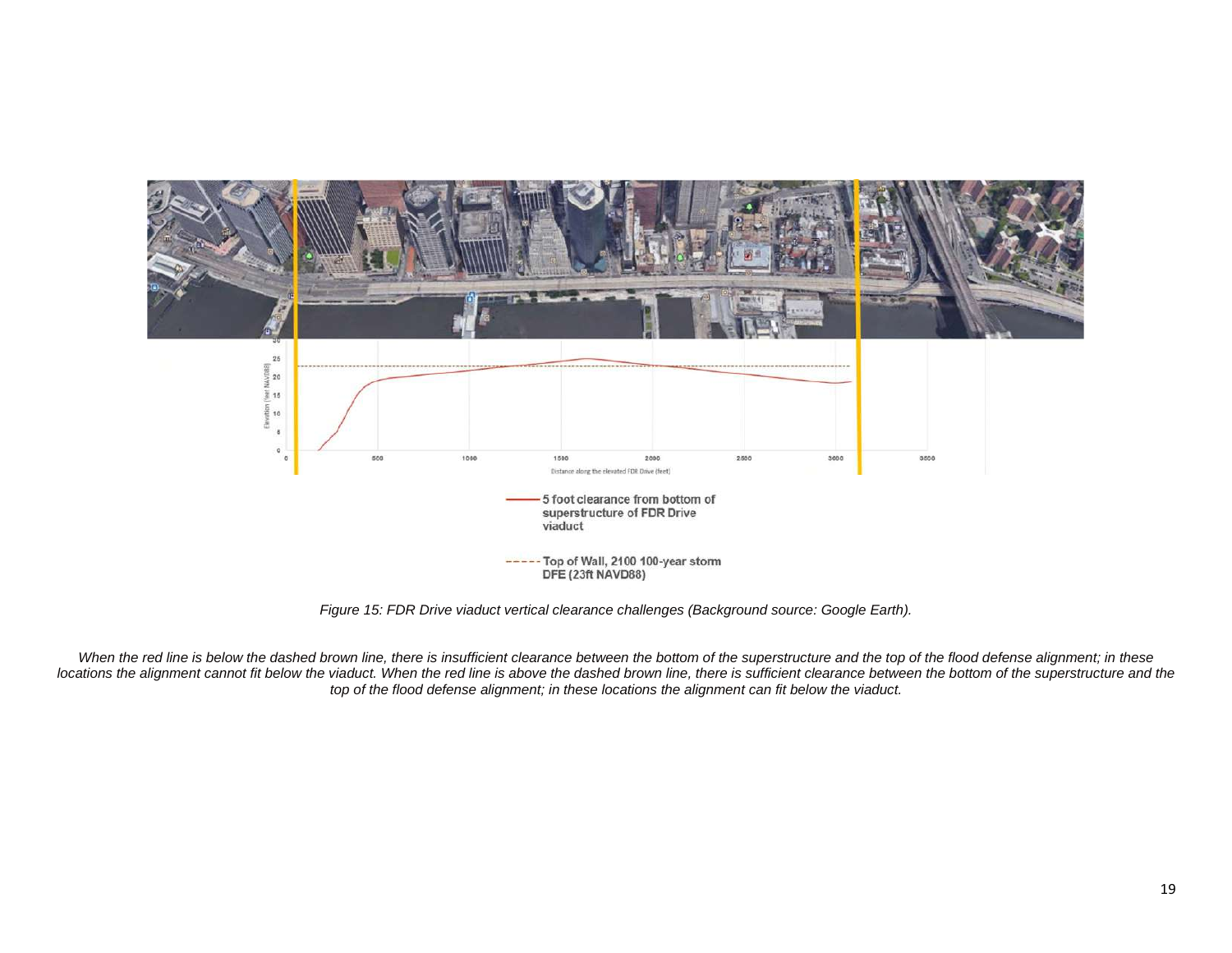#### **Horizontal Clearance**

Limited horizontal space presents challenges to construction under the FDR Drive viaduct. [Table 1 a](#page-19-0)n[d Figure 16](#page-19-1)[:](#page-19-1)  [Approximate FDR Drive Dimensions \(from Brooklyn Bridge-Montgomery Coastal Resilience\)](#page-19-1) summarize the approximate horizontal dimensions under the FDR Drive viaduct in the study area. Considering the required offset from the FDR Drive viaduct footings, only 13 feet of horizontal space is available under the FDR Drive viaduct.

<span id="page-19-0"></span>

| Table 1: Approximate Horizontal Dimensions Under the FDR Drive |                                |  |  |  |
|----------------------------------------------------------------|--------------------------------|--|--|--|
| <b>Dimension</b>                                               | <b>Approximate Measurement</b> |  |  |  |
| Between FDR footing column clearance offsets                   | 13 <sub>ft</sub>               |  |  |  |
| Between FDR footing columns                                    | $23$ ft                        |  |  |  |
| Between FDR footing column centerlines                         | 35 ft                          |  |  |  |
| Subgrade footing column                                        | 15 ft x 12 ft                  |  |  |  |
| Offset from FDR footing column                                 | 5 ft                           |  |  |  |

## *Providing Constant Protection from Tidal Flooding*

Due to low ground elevations in the area, there is not enough space from the facades of the buildings on South Street to the mid-point under the FDR Drive viaduct (where the flood defense measure would be) to achieve the necessary passive level of protection. With a ground elevation of about 6 feet NAVD88 (lower at times), a passive design flood elevation of 11 feet NAVD88, and a horizontal distance of approximately 90 feet, achieving passive protection by raising the road would not be possible because the road slope would be above the acceptable upper limit of 5% (1:20 slope for universal access).



<span id="page-19-1"></span>*Figure 16: Approximate FDR Drive Dimensions (from Brooklyn Bridge-Montgomery Coastal Resilience)*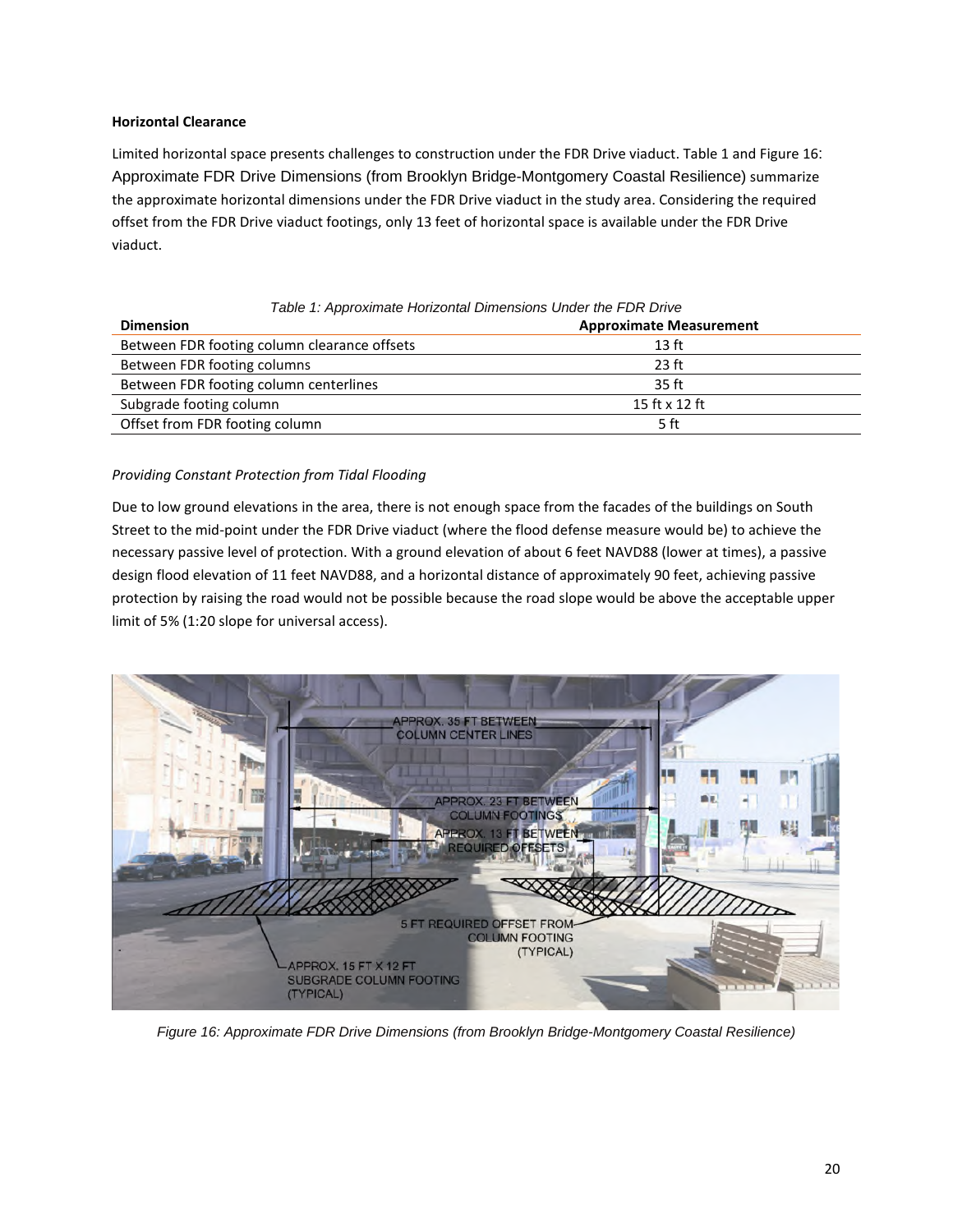## <span id="page-20-0"></span>3.3.2 Tin Building

The Tin Building was a key driver in determining where to construct the flood defense alignment. Once it was determined that there was insufficient space to construct the flood defense between the FDR Drive viaduct and the Tin Building, the project team studied two options:

- Through the Tin Building
- Between the Tin Building and Pier 17

## Through the Tin Building

The project team evaluated the feasibility of running the flood defense alignment through the Tin Building. While this option minimizes fill in the East River and minimizes interference with multiple utilities, the Tin Building is a recently reconstructed landmark building, and adapting it to accommodate flood defense running through it would be challenging. Moreover, any alignment through the building would likely disrupt building operations. The Tin Building was also elevated when it was reconstructed; its first floor elevation is about 13 feet NAVD88, which places it above the frequent tidal flooding design elevation for this project. Additionally, this option would leave part of the Tin Building exposed to flooding from coastal storms, requiring independent flood defense. While Pier 17 is outboard of the flood defense, it was built recently and is at a significantly higher elevation. Though Pier 17 is still vulnerable to coastal storms, it will not be impacted by monthly tidal flooding within this century.

Ultimately, the project team concluded that this option was not feasible due to the level of disruption to the newly constructed building, especially given that it is already elevated beyond this project's tidal flooding design elevation.



*Figure 17: Flood defense alignment through the Tin Building* 

### Between the Tin Building and Pier 17

The project team evaluated constructing the flood defense alignment between the Tin Building and Pier 17. This option protects the Tin Building without disrupting internal operations. An alignment between the buildings would be a passive system with deployable gates to maintain emergency vehicular access. Private vehicles supporting these facilities are limited to dedicated access driveways to ensure pedestrian safety.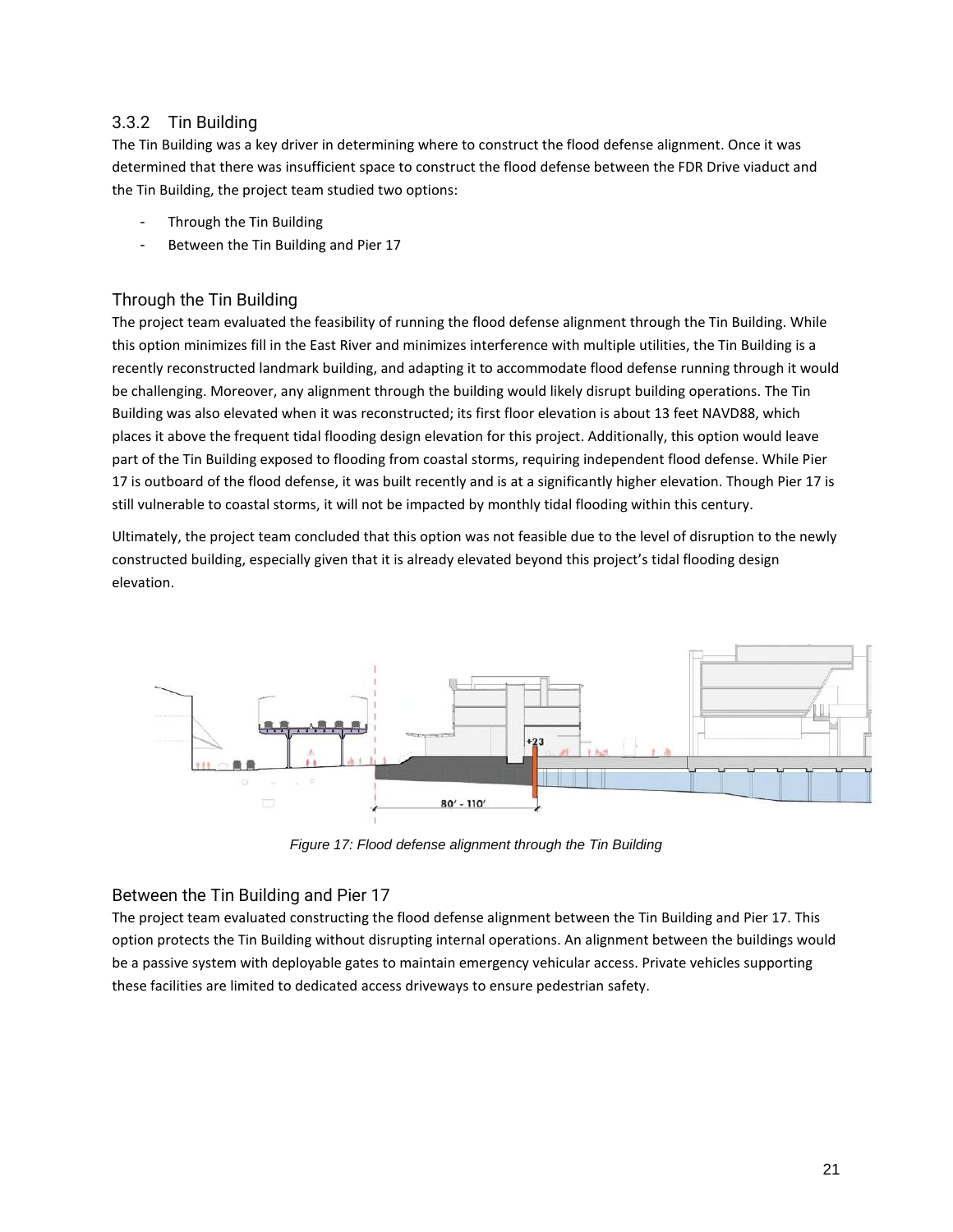

*Figure 18: Flood defense alignment between the Tin Building and Pier 17 building* 

## <span id="page-21-0"></span>3.3.3 Tie In Near Brooklyn Bridge

Between Pier 17 and the Brooklyn Bridge, the key considerations determining how the flood defense is integrated into the waterfront include:

- Understanding traffic connections to and from the Brooklyn Bridge.
- Understanding the role and function of the FDR Drive and South Street in relation to placing flood defense infrastructure.
- Potential impacts to intertidal habitat near Brooklyn Bridge Beach.
- The proximity to Brooklyn Bridge to Montgomery Street Coastal Resilience and the ability to leverage ongoing capital investments as part of the northern tie-in.

The project team evaluated the technical feasibility of an entirely on-land flood defense system following the existing shoreline. While this area still has constraints such as the FDR Drive viaduct and underground utilities, there are no maritime transportation functions that must be maintained in this area, potentially allowing a different approach to waterfront access. Moreover, the intertidal habitat (as described in the Ecology Appendix), as well as proximity of the Brooklyn Bridge support abutments adds additional complexity to constructing the flood defense alignment.

## On-Land Option

The project team evaluated the feasibility of constructing the entire flood defense alignment on land in this portion of the study area. However, analysis revealed that, without modifications to South Street, there is not enough space from the curb to the existing shoreline (where the flood defense measure would be) to achieve the necessary passive level of protection while maintaining a slope below the acceptable upper limit of 5% (1:20 slope for universal access). As a result, the Master Plan does not propose a fully on-land option in this stretch.

## Tapered Shoreline Option

Since a fully on-land option was deemed infeasible, the project team analyzed the minimum extension into the East River needed to construct flood defense and maintain continuous waterfront access. The lack of existing maritime assets in this portion of the study area allowed the project team to approach this area differently. North of Peck Slip, the flood defense is proposed closer to the existing bulkhead to minimize hydrodynamic and ecological impacts to the unique zone under the Brooklyn Bridge. This short segment is the only place where the Master Plan proposes a new bulkhead and exposed floodwall.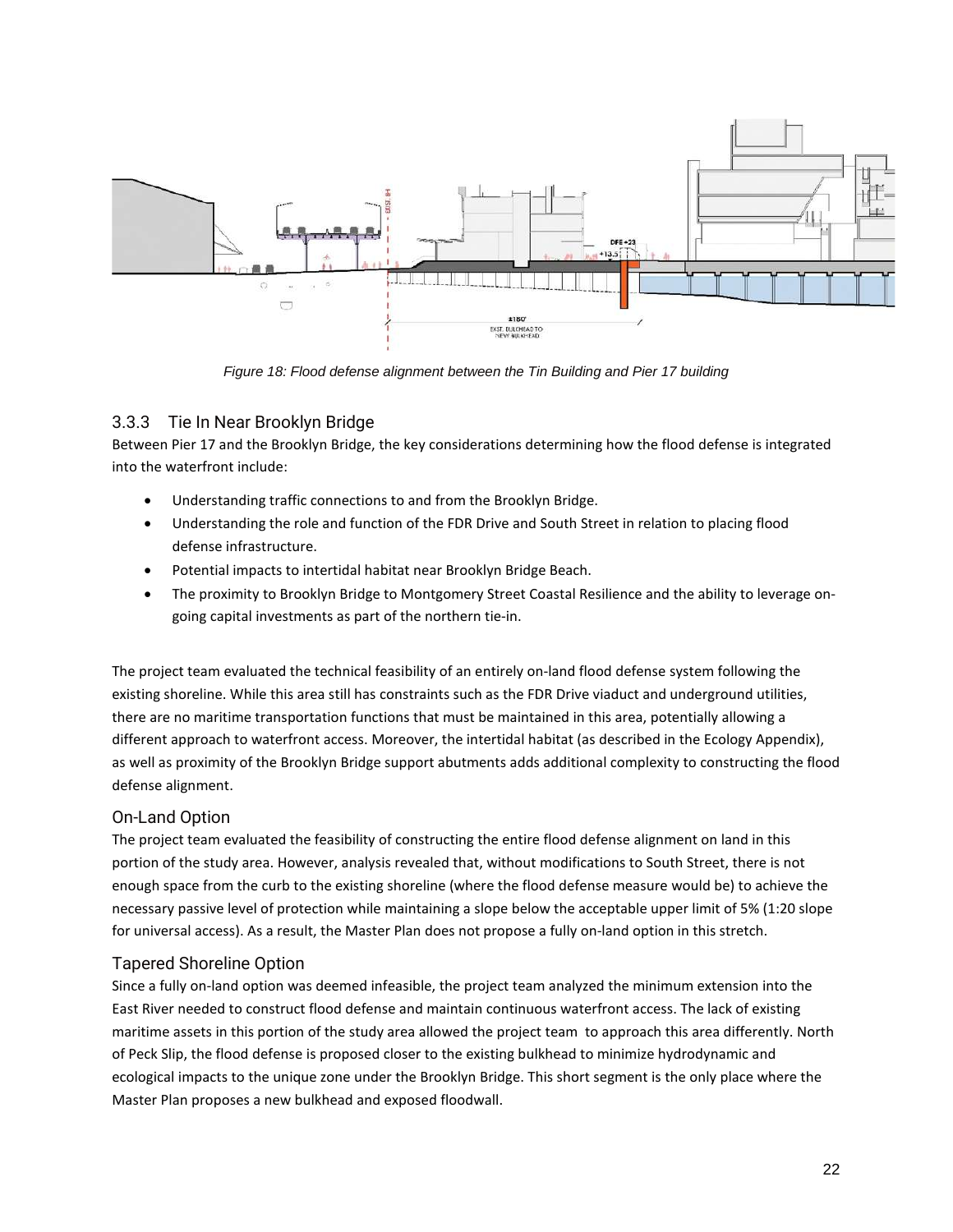Achieving the passive design flood elevation while maintaining universal access to the waterfront from South Street drives the width of the shoreline extension between Pier 17 and Peck Slip. North of Peck Slip, the extension tapers back to shore, minimizing potential impacts to intertidal habitat and hydrodynamic impacts (e.g., increased water speeds / scour) to the Brooklyn Bridge support abutments.

#### *Aquatic Sampling and Testing*

The first year of aquatic sampling & testing demonstrated that there is intertidal beach habitat at the abutment of the Brooklyn Bridge. Given the Master Plan's goal to minimize impact to existing aquatic species, the project team proposed a detached, continuous esplanade along the waterfront to minimize potential impacts to existing intertidal habitat. More information on the aquatic species and habitat within the study area can be found in the *Aquatic Sampling & Testing Appendix*.

#### *Hydrodynamic Modeling*

Moreover, given the aster plan's proximity to the Brooklyn Bridge, a sensitivity test was conducted via hydrodynamic modeling to ensure the shoreline extension did not cause undesired impacts to the Brooklyn Bridge footings (e.g., scour). As described in the *Hydrodynamics Appendix,* the project team studied a 30-foot extension, 80-foot extension, and 160-foot extension. The 30- and 80-foot extensions had minimal impacts, while the 160 foot extension has undesirable impacts to speed of the water. Tapering the extension as it gets closer to the Brooklyn Bridge to create a cove reduces these impacts.